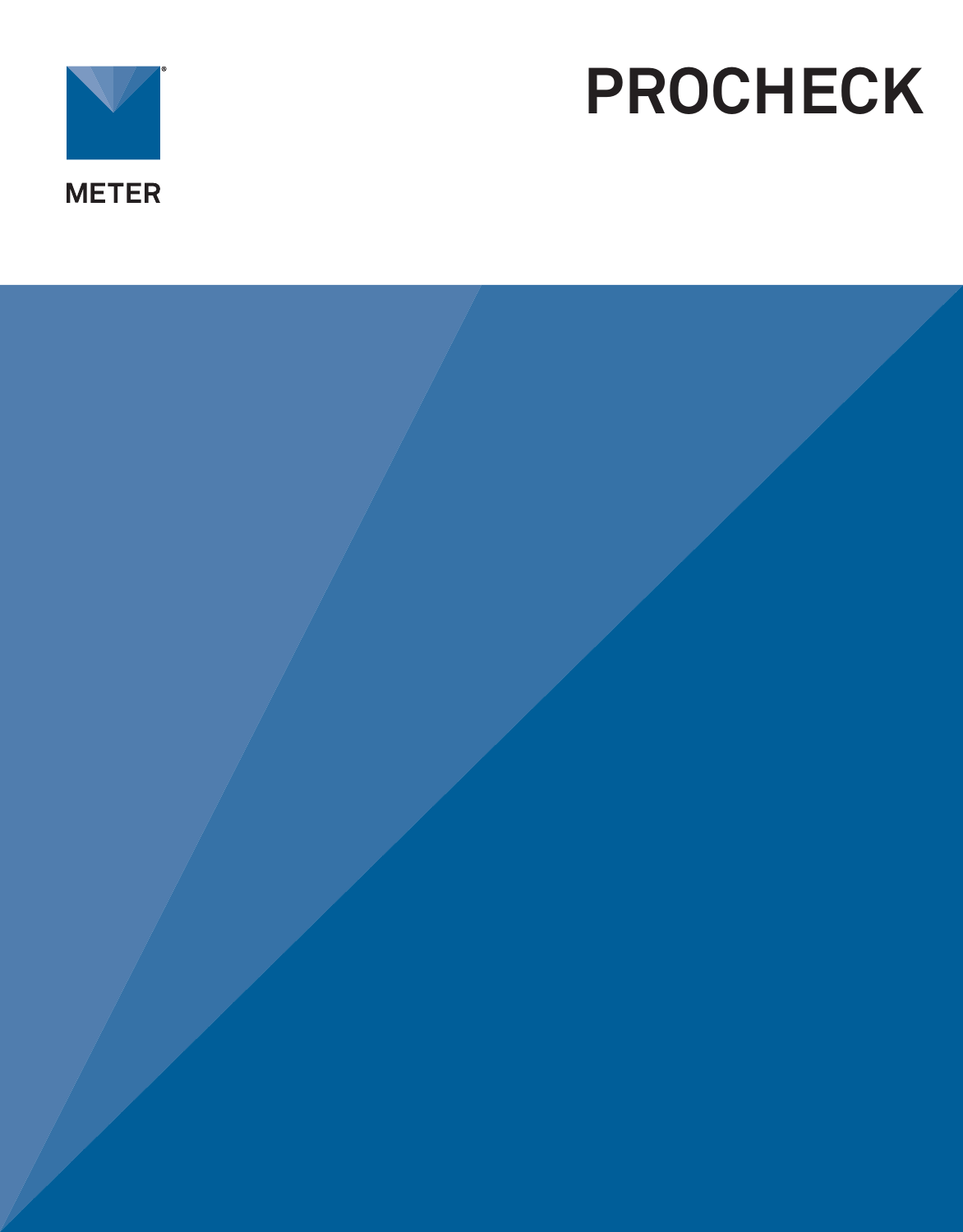# **TABLE OF CONTENTS**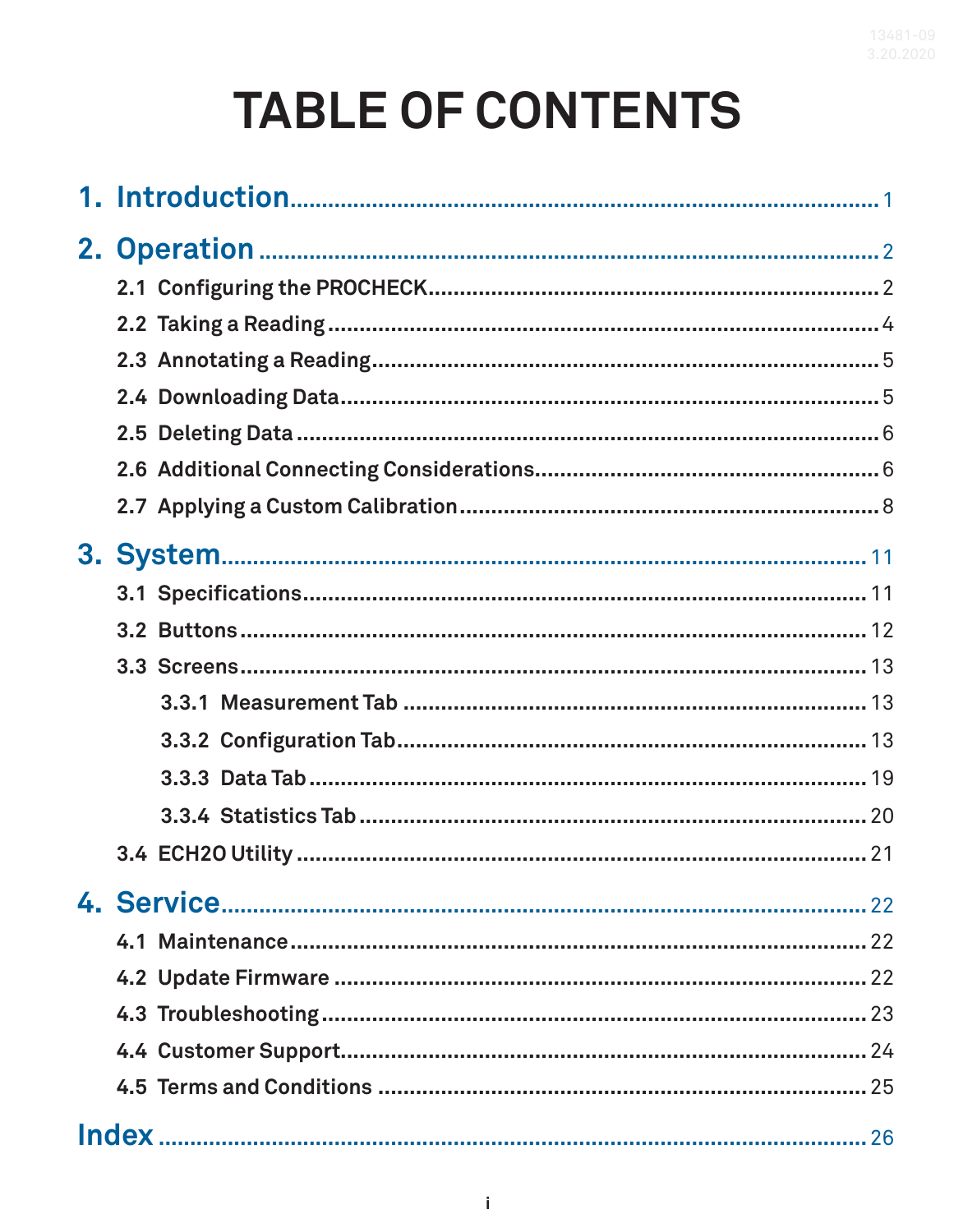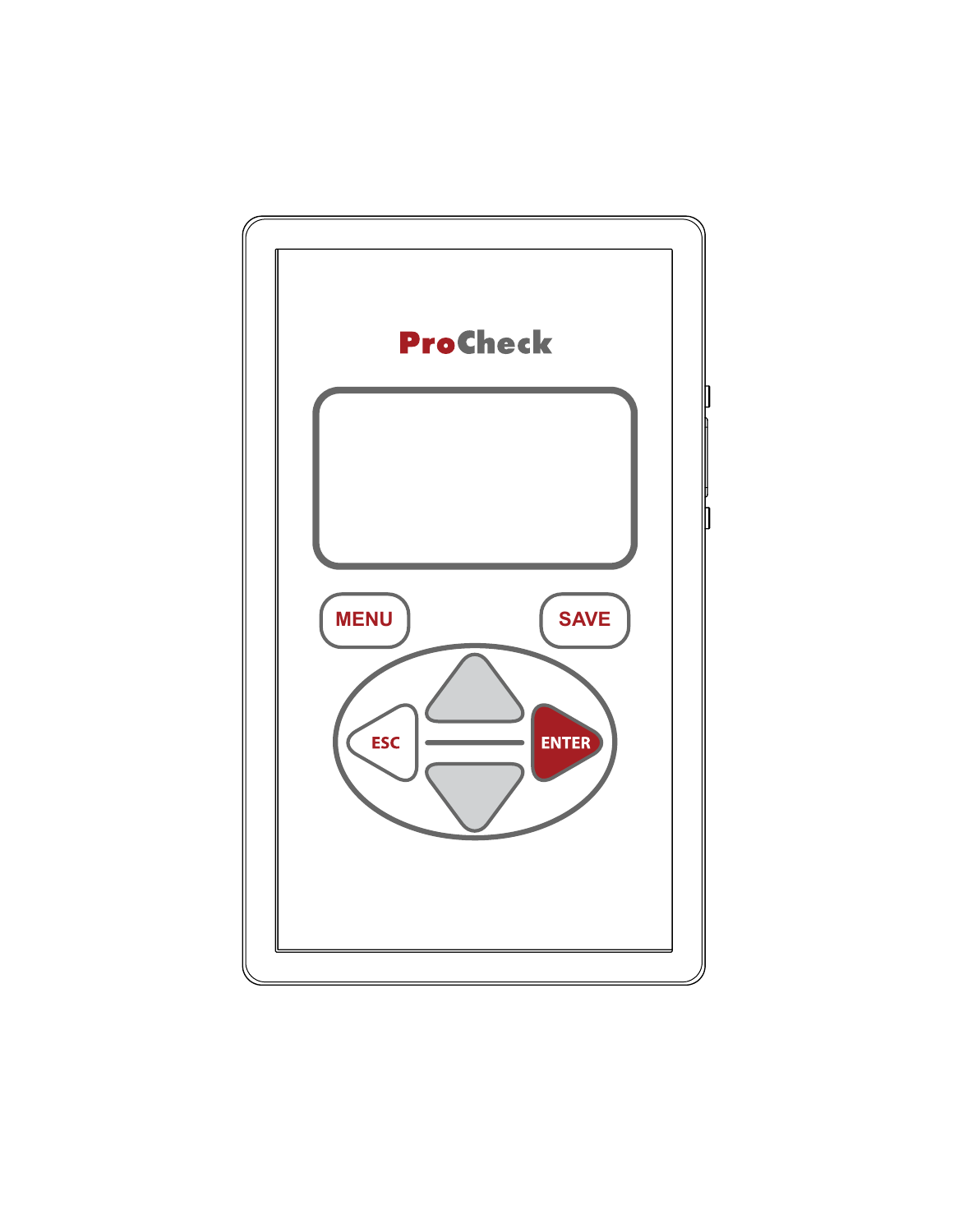# <span id="page-3-0"></span>**1. INTRODUCTION**

Thank you for choosing the PROCHECK Handheld Reader from METER Group.

The PROCHECK is a handheld readout device for use with all soil moisture sensors and environmental monitoring sensors made or sold by METER. Visit the [Data logger compatibility](mailto:https://www.metergroup.com/environment/articles/data-logger-compatibility-tables?subject=)  [tables](mailto:https://www.metergroup.com/environment/articles/data-logger-compatibility-tables?subject=) [\(metergroup.com/environment/articles/data-logger-compatibility-tables](mailto:/environment/articles/data-logger-compatibility-tables/?subject=)) for specific details on compatible sensors. The PROCHECK interfaces with both analog and digital soil moisture sensors to obtain instantaneous results. This manual covers all PROCHECK functions and capabilities.

Verify all PROCHECK components are included and appear in good condition:

- PROCHECK control unit
- USB-to-serial cable
- Four AA batteries
- Carrying case (if purchased)
- Pigtail-to-stereo adapter (if purchased)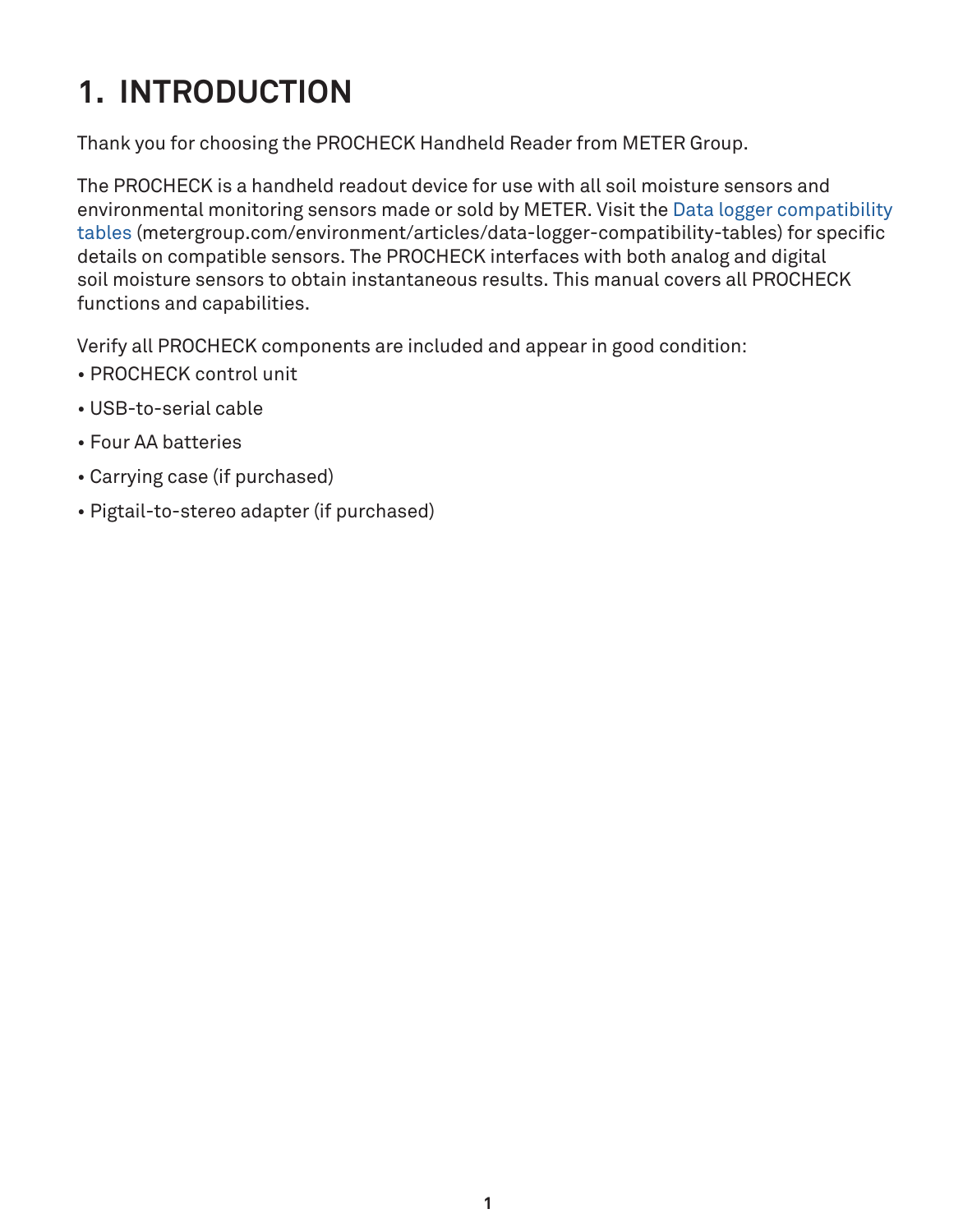# <span id="page-4-0"></span>**2. OPERATION**

Please read all instructions before operating the PROCHECK to ensure it performs to its full potential.

# **A** PRECAUTIONS

METER sensors are built to the highest standards, but misuse, improper protection, or improper installation may damage the sensor and possibly void the manufacturer's warranty. Before using the PROCHECK, follow the recommended installation instructions and arrange proper protections to safeguard sensors from damage.

# <span id="page-4-3"></span>**2.1 CONFIGURING THE PROCHECK**

Before taking measurements, configure the PROCHECK system date and time to ensure accurate timestamps. ECH2O Utility automatically synchronizes the date and time of the PROCHECK to the computer time when they are connected. Select the Set Date/Time option on the Action menu ([Section 4\)](#page-24-1).

Use the following steps to configure the PROCHECK controller prior to readings.

- <span id="page-4-2"></span>1. Turn on the PROCHECK.
- 2. Press **MENU** to navigate to the Configuration tab ([Figure 1](#page-4-1)).

<span id="page-4-1"></span>

**Figure 1 Configuration tab**

- 3. Use the **UP** and **DOWN** buttons to scroll down to Date.
- 4. Press **ENTER**.

The system date appears in the center of the screen in a mon day, year format ([Figure 2\)](#page-5-0). Arrows appear above and below the first value.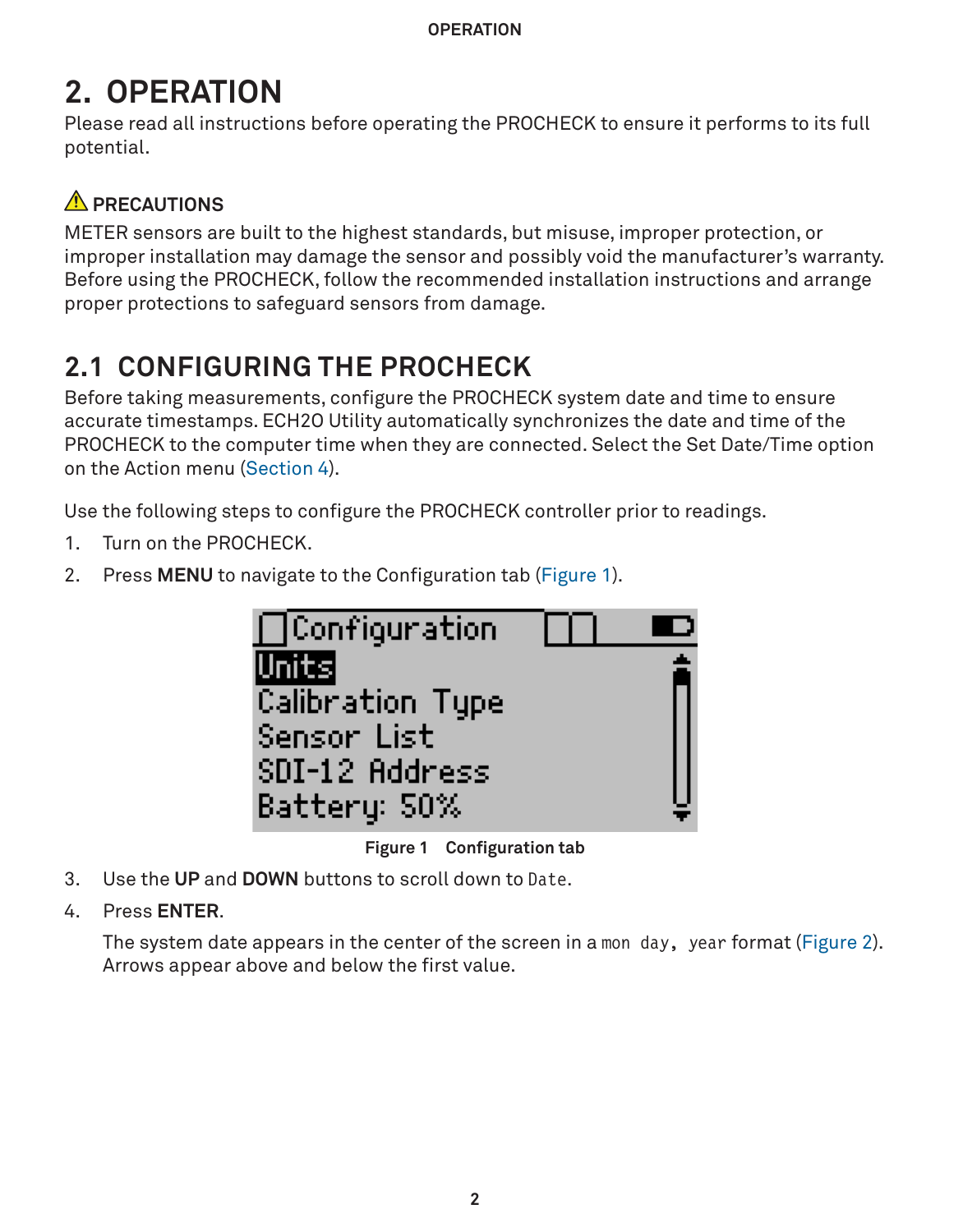<span id="page-5-6"></span><span id="page-5-0"></span>

- <span id="page-5-1"></span>5. Use **UP** and **DOWN** to change the first value. Holding down the arrows will scroll quickly between values.
- <span id="page-5-2"></span>6. Press **ENTER** to move to the next value.
- 7. Repeat [step 5](#page-5-1) and [step 6](#page-5-2) until the correct date is selected.
- 8. After the last value is changed, press **ENTER** to return to the Configuration tab.
- 9. Use **DOWN** to highlight Time.
- 10. Press **ENTER**.

The system time appears in the center of the screen, in 24-h format ([Figure 3](#page-5-3)). Arrows appear above and below the first value.



<span id="page-5-3"></span>**Figure 3 Select time on the Time screen**

- <span id="page-5-4"></span>11. Use **UP** and **DOWN** to change the value.
- <span id="page-5-5"></span>12. Press **ENTER** to move to the next value or **ESC** to return to the previous value.
- 13. Repeat [step 11](#page-5-4) and [step 12](#page-5-5) to select the accurate time.
- 14. After the last number is changed, press **ENTER** to return to the Configuration tab.
- 15. Press **MENU** to return to the Measurement tab.

The PROCHECK is ready to take readings [\(Section 2.2\)](#page-6-1).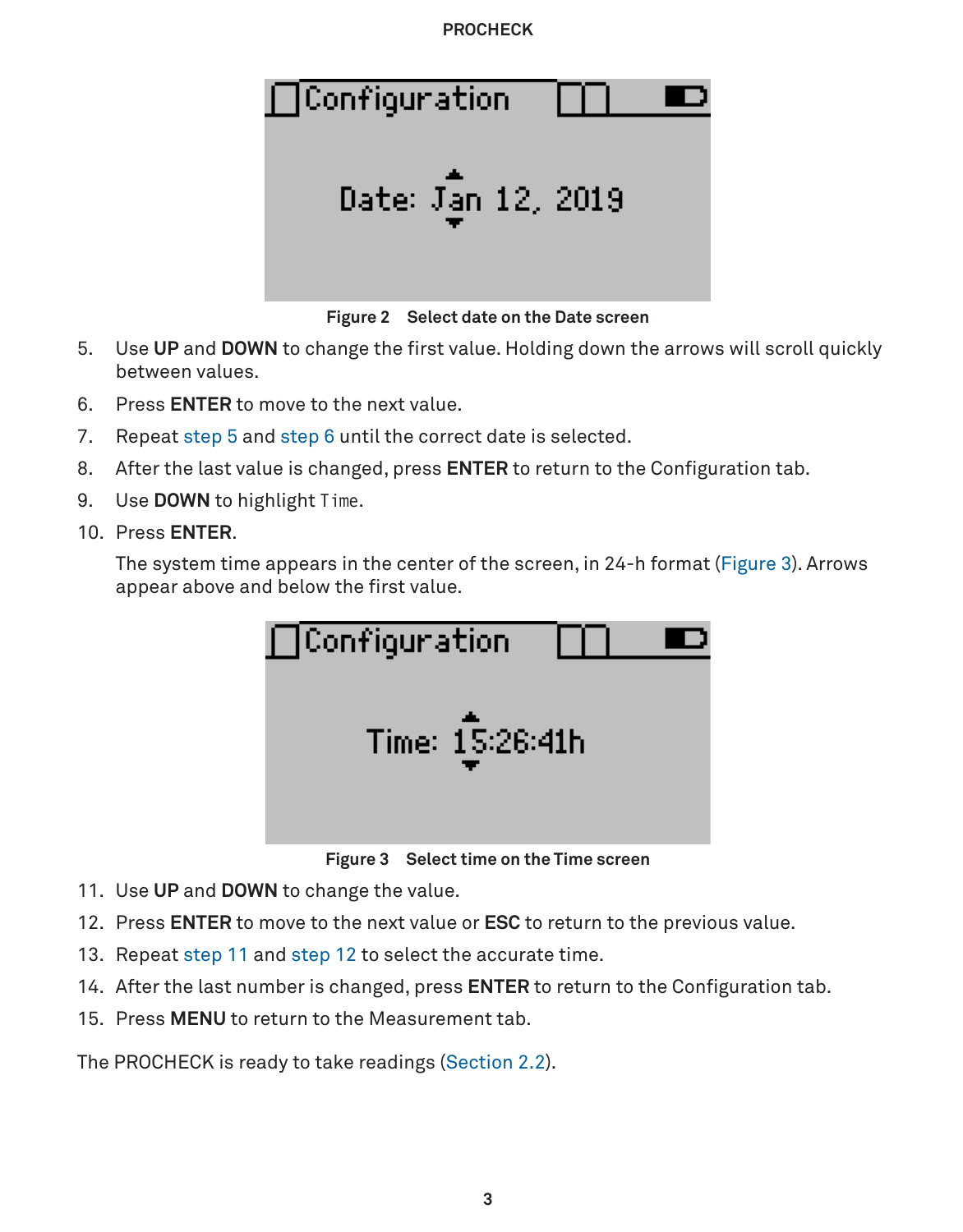**Operation**

# <span id="page-6-1"></span><span id="page-6-0"></span>**2.2 TAKING A READING**

METER sensors have a serial connector that plugs directly into the PROCHECK. If the sensor has bare wire ends, consult [Section 2.6](#page-8-1) prior to taking a reading.

- 1. Press the **MENU** button.
- 2. Use **UP** and **DOWN** to scroll through the sensor list until the correct sensor type appears in the Measurement tab [\(Figure 4](#page-6-2)).

<span id="page-6-2"></span>

**Figure 4 Measurement screen with the desired sensor**

**NOTE: The sensor version is only shown if the PROCHECK was able to retrieve sensor information directly from the sensor.**

3. Plug the sensor into the stereo connector at the top of the PROCHECK.

**NOTE: Sensor units and calibrations can be customized in the Configuration tab [\(Section 3.3.2\)](#page-14-1). A soil calibration type displays only if it is available for that sensor type.**

4. Press **ENTER** to engage the live update mode [\(Figure 5\)](#page-6-3).

In live update mode, the PROCHECK will take a reading every 30 s and update the screen. A pair of arrows rotates in the lower right corner during updates.

<span id="page-6-3"></span>

**Figure 5 Measurement screen with live update mode activated**

- 5. Press **ESC** to exit the live update mode.
- 6. Press **SAVE** to save the current reading on the display ([Section 2.3](#page-7-1)).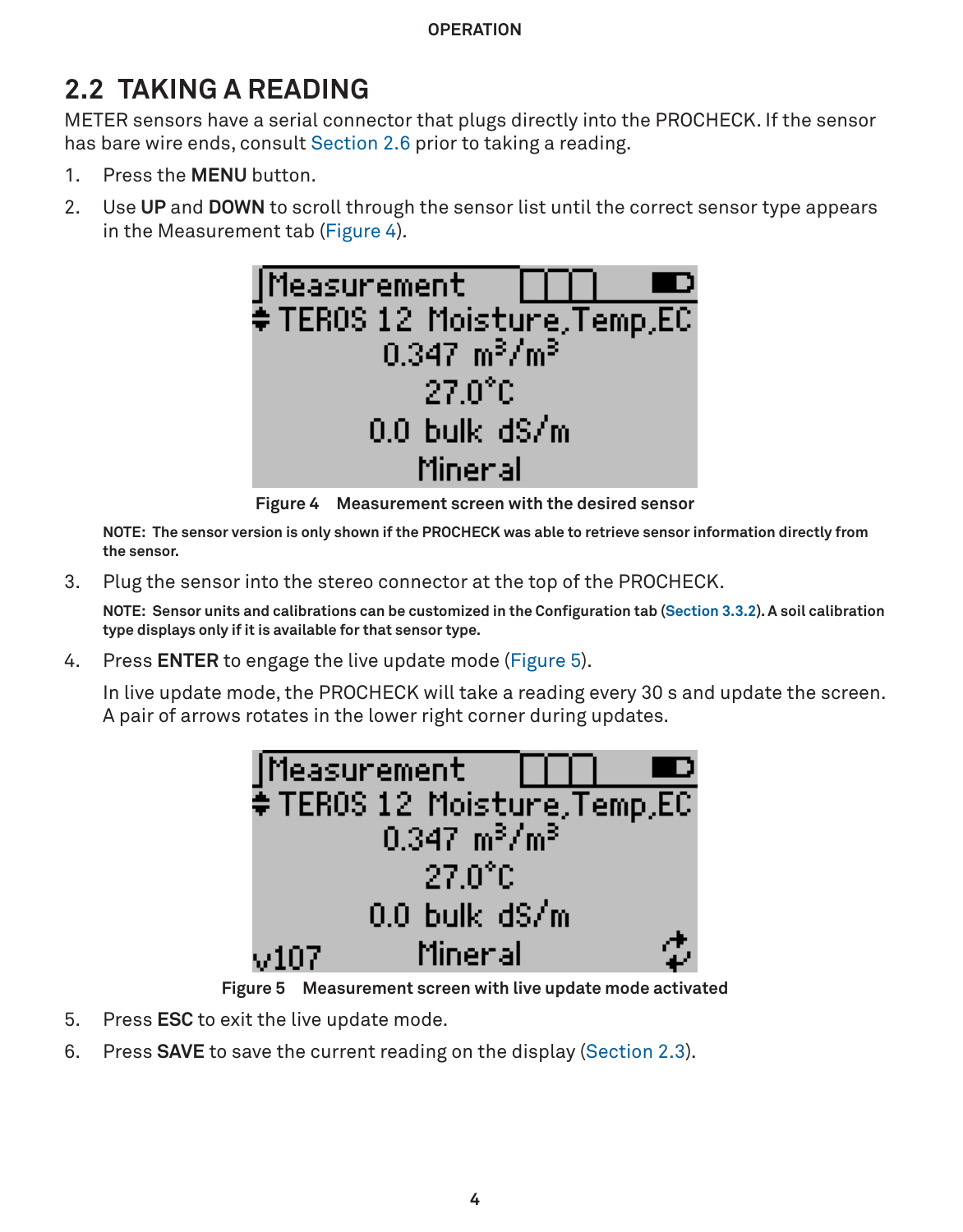# <span id="page-7-1"></span><span id="page-7-0"></span>**2.3 ANNOTATING A READING**

Readings can be annotated with a Sample ID, which will be saved and downloaded with that record. The PROCHECK autofills the last annotation stored into memory.

1. Press **SAVE** to show the Annotate screen ([Figure 6\)](#page-7-2).

The right side of the screen shows a reading summary and the left side of the screen shows the annotation field as well as the date and time of the reading.

<span id="page-7-2"></span>

**Figure 6 Annotate a saved reading**

- 2. Use **UP** and **DOWN** to change the current character (A-Z, 0-9, or special characters ., -,', #, or space). Holding down the arrow buttons will scroll quickly between values.
- 3. Press **ENTER** to move to the next value.

Press **ESC** to return to a value.

- 4. Repeat until the last character.
- 5. Press **SAVE** to save the annotation or **MENU** to return to the Measurement tab without saving the record.

# <span id="page-7-3"></span>**2.4 DOWNLOADING DATA**

METER recommends using the ECH2O Utility to download data. This function transfers all saved measurement data on the PROCHECK to a computer.

The USB driver should automatically install with ECH2O Utility. If it does not, install the USB driver from the included USB or from [downloads.metergroup.com.](mailto:https:///www.downloads.metergroup.com?subject=)

Use the following steps to connect to download data.

- 1. Launch ECH2O Utility.
- 2. Use the supplied USB-to-serial cable to connect PROCHECK to an available USB port on the computer.
- 3. Choose the correct communication port from the Connect Via dropdown list.
- 4. Click Connect.
- 5. Click the Download button in the toolbar to download all new data (since the last download).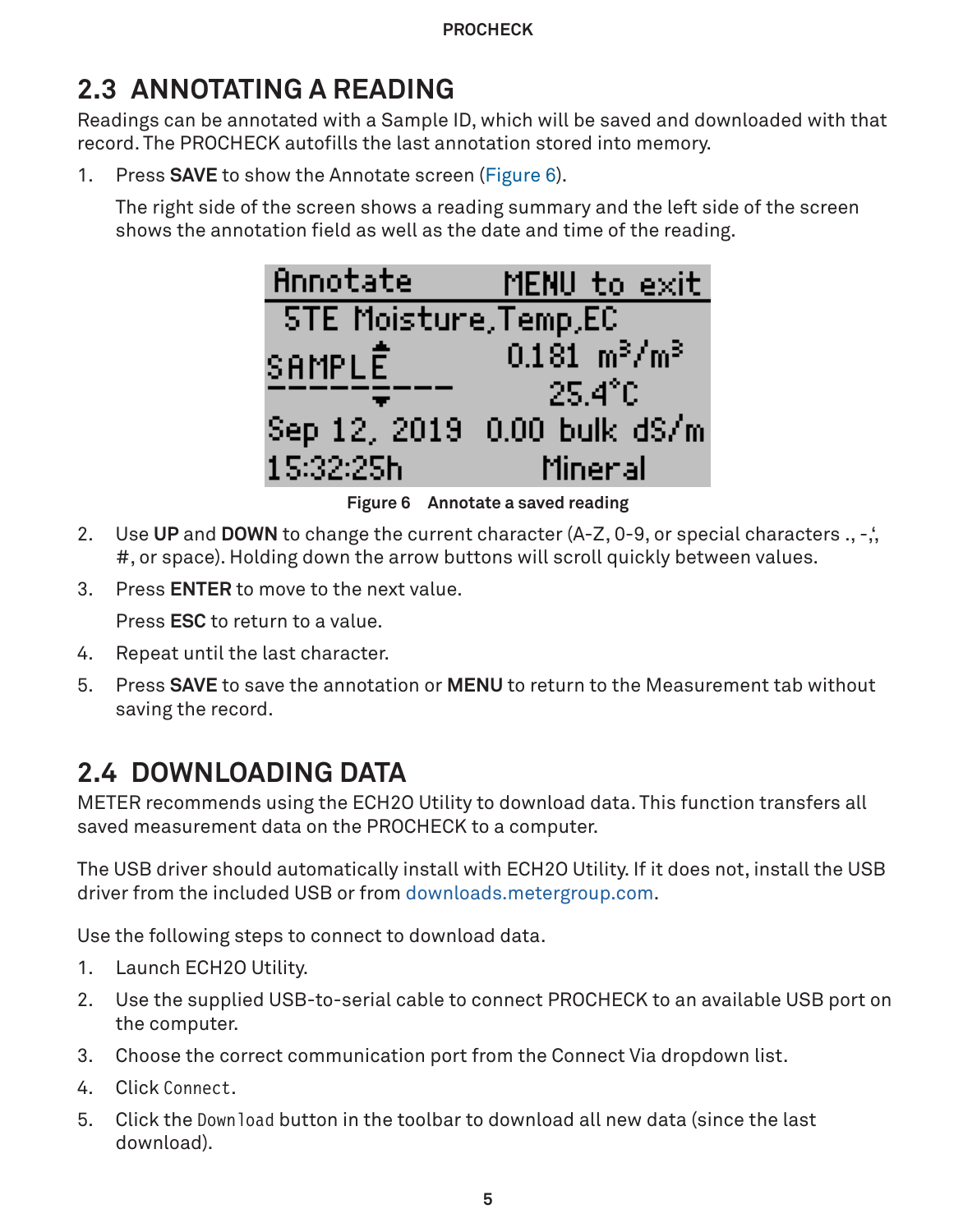#### **Operation**

Alternatively, go to the Data menu and select Download All Data.

- <span id="page-8-0"></span>6. Edit the file name in the File Save dialog.
- 7. Select the location on the computer to save the data.
- 8. Choose a file format.
- 9. Click Save to start the download.

ECH2O Utility will show the progress of the download.

**NOTE: Cancel a download in progress using the Cancel button. ECH2O Utility does not create a data file if the download is canceled.**

By default, ECH2O Utility saves measurement data as an Excel® workbook file. Sheet 1 contains processed data (including calibration coefficients used to calculate data), and Sheet 2 shows raw data. Data can also be saved as txt or .csv file format.

ECH2O Utility will download data in the units chosen in the Preferences dialog. These options apply only to the Excel workbook and Processed Data Text file formats.

Data can also be downloaded through the PROCHECK if ECH2O Utility is not functioning properly. Contact [Customer Support](#page-26-1) for more information.

# <span id="page-8-4"></span>**2.5 DELETING DATA**

**CAUTION: Erasing data permanently deletes all data from the PROCHECK. Data is not recoverable.**

Using the PROCHECK, follow [step 1](#page-8-2) through [3](#page-8-3) to erase data.

- <span id="page-8-2"></span>1. Navigate to the Data tab.
- 2. Select Erase.
- 3. Press **ENTER** in the confirmation screen to erase data.

<span id="page-8-3"></span>Press **ESC** to cancel.

<span id="page-8-1"></span>The screen will return to the Data tab.

# **2.6 ADDITIONAL CONNECTING CONSIDERATIONS**

In order for METER sensors to be used with non-METER loggers, the connection and SDI-12 address may have been changed. Adjustments will need to be made so the PROCHECK can read these sensors again.

METER sensor cables can be stripped and tinned to use with non-METER loggers. To connect these sensors back to the PROCHECK or other METER loggers, a pigtail-to-stereo adapter cable will be needed. Contact [Customer Support.](#page-26-1)

The SDI-12 address on METER digital sensors may also need to be changed to use with a non-METER logger. The PROCHECK can be used to change the default METER SDI-12 address (0). (For more information on SDI-12, see the sensor integrator guide).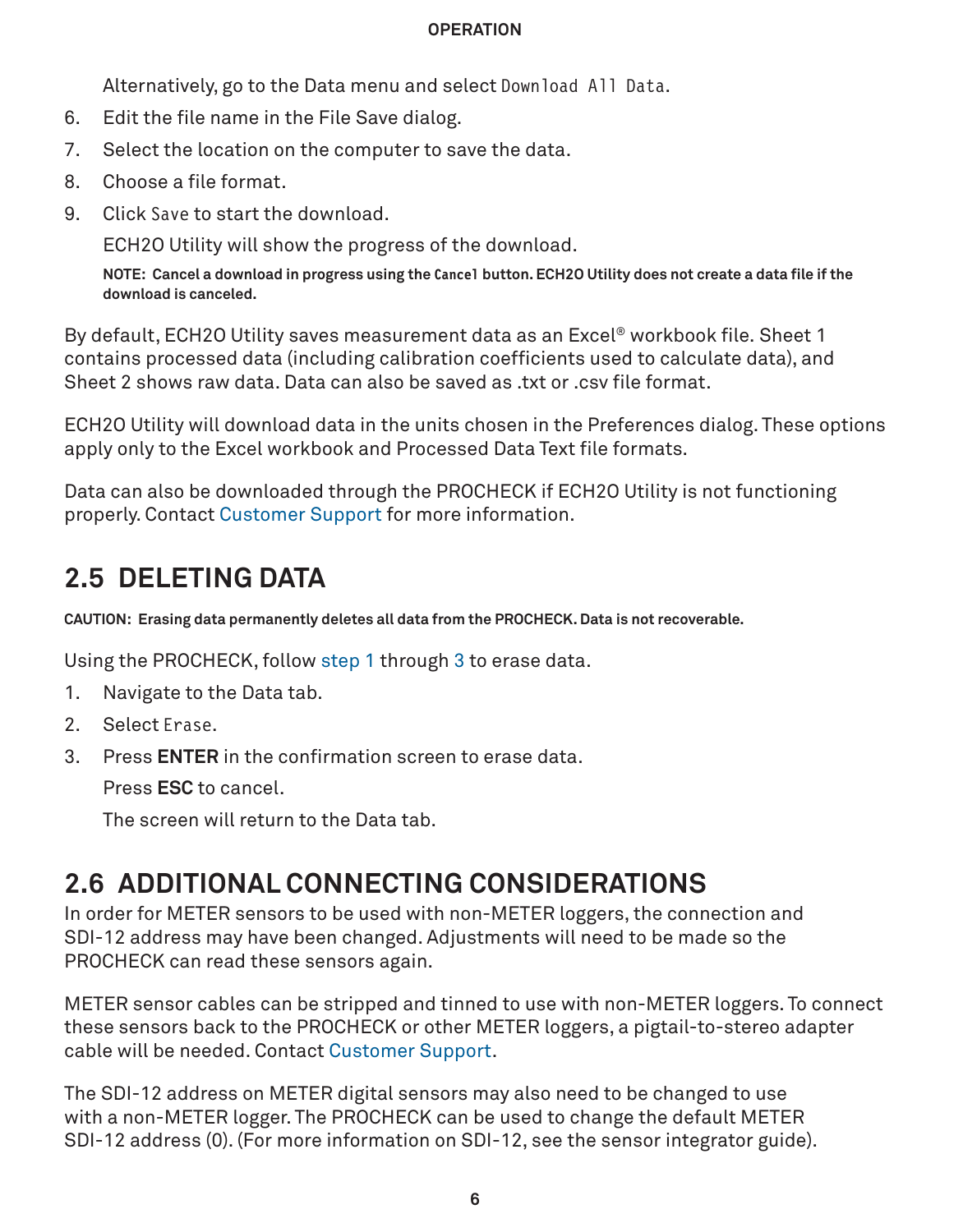<span id="page-9-6"></span>To assign the addresses, follow [step 1](#page-4-2) through [6.](#page-9-0)

1. Connect the SDI-12 compatible sensor to the PROCHECK stereo port.

<span id="page-9-3"></span>**NOTE: If the sensor uses bare wires, use the METER pigtail adapter to connect. Contact [Customer Support.](#page-26-1)**

2. Navigate to the Configuration tab ([Figure 7](#page-9-1)).



**Figure 7 Configuration tab**

- 3. Select SDI-12 Address to bring up the current connected sensor.
- 4. Use the **UP** and **DOWN** arrows to select the new address from "0" (default) to 1–9, a–z, or A–Z [\(Figure 8\)](#page-9-2).

<span id="page-9-2"></span><span id="page-9-1"></span>

**Figure 8 SDI-12 Address screen**

5. Press **ENTER** or **SAVE** to accept the new address.

<span id="page-9-4"></span>The screen refreshes to show the new address setting.

<span id="page-9-0"></span>**NOTE: If setting addresses on multiple sensors, repeat [step 1](#page-9-3) through [5](#page-9-4) before proceeding to [step 6](#page-9-0).**

6. Press **ESC** or **MENU** to exit the SDI-12 Address menu.

# <span id="page-9-5"></span>**2.7 APPLYING A CUSTOM CALIBRATION**

The PROCHECK can use custom calibration for certain sensor types. Custom calibrations apply directly to the raw analog-to-digital count (ADC) in the form of a fifth-order polynomial. For more information on creating a custom calibration, please refer to [Soil-specific](mailto:https://www.metergroup.com/environment/articles/method-a-soil-specific-calibrations-for-meter-soil-moisture-sensors/?subject=)  [calibrations for METER soil moisture sensors](mailto:https://www.metergroup.com/environment/articles/method-a-soil-specific-calibrations-for-meter-soil-moisture-sensors/?subject=) ([metergroup.com/environment/articles/](mailto:?subject=) [method-a-soil-specific-calibrations-for-meter-soil-moisture-sensors](mailto:?subject=))

**NOTE: Custom calibrations are in terms of m3/m3 . PROCHECK applies unit conversions after the custom calibration.**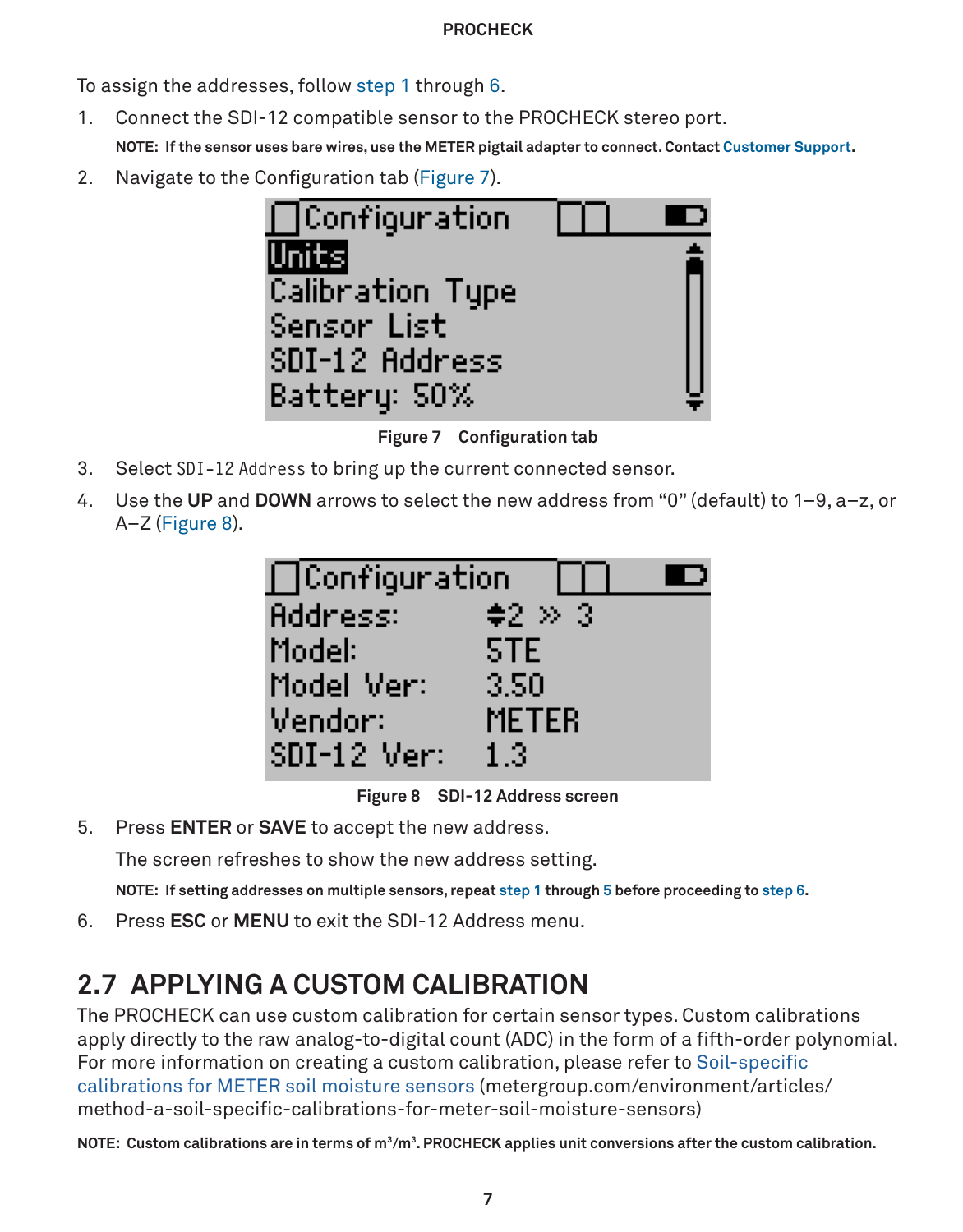<span id="page-10-0"></span>To enter a custom calibration into the PROCHECK:

1. Navigate to the Configuration tab ([Figure 9](#page-10-1)).



**Figure 9 Configuration tab**

- 2. Select Calibration Type.
- 3. Select the sensor type [\(Figure 10\)](#page-10-2).

<span id="page-10-1"></span>

**Figure 10 Selecting the sensor type**

4. Highlight Medium ([Figure 11\)](#page-10-3).

<span id="page-10-3"></span><span id="page-10-2"></span>

**Figure 11 Toggle the medium type for calibration**

- 5. Press **ENTER** until the medium type changes to Custom.
- 6. Select Coefficients.

The Custom Calibration screen will appear ([Figure 12](#page-11-0)).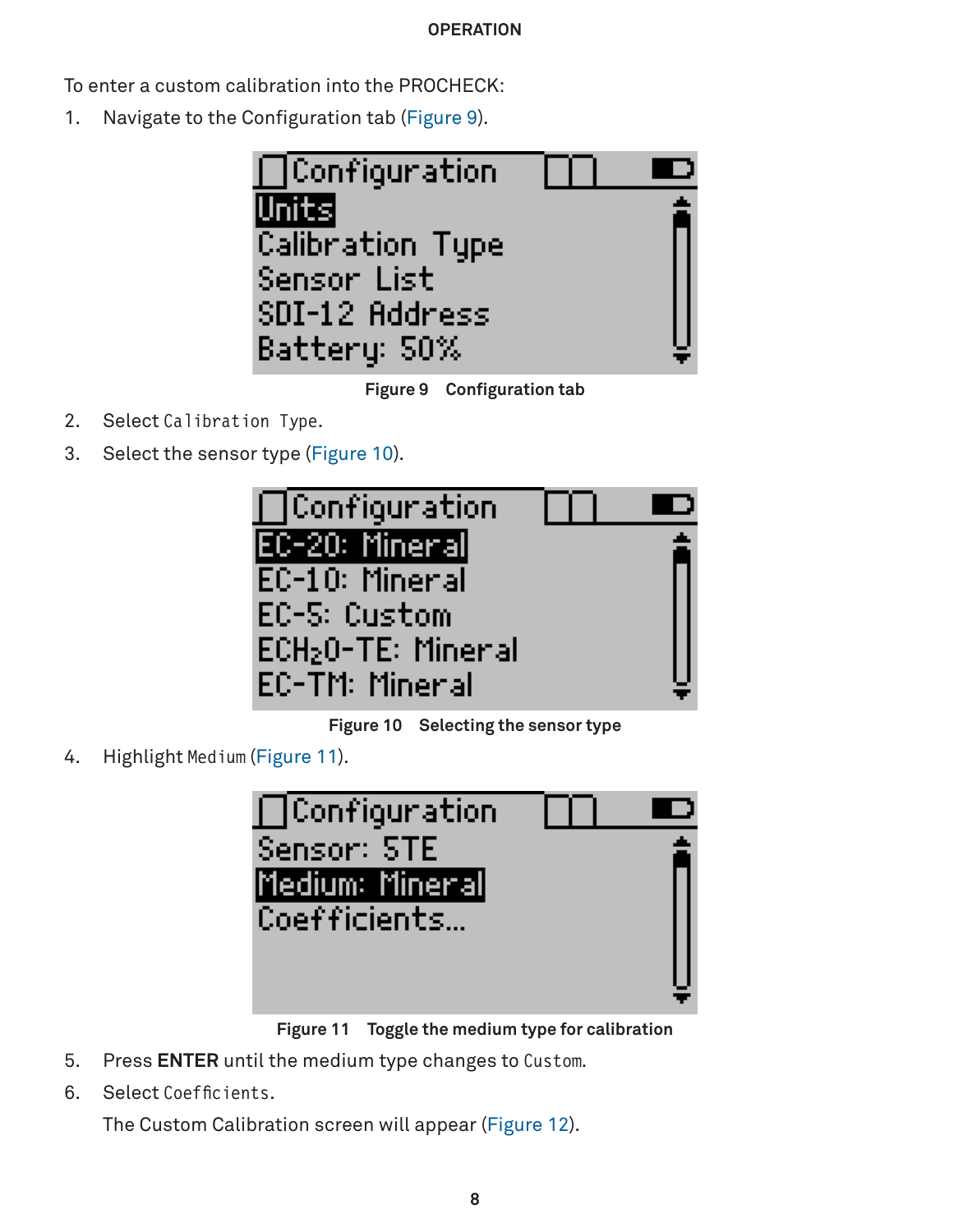<span id="page-11-2"></span>

**Figure 12 Custom Calibration screen**

Each coefficient corresponds to a letter in the polynomial at the top of the screen. Below the polynomial resides the value of each coefficient in scientific notation.

7. Highlight the desired coefficient and press **ENTER**.

The Edit screen appears ([Figure 13](#page-11-1)).

<span id="page-11-1"></span><span id="page-11-0"></span>

**Figure 13 Edit screen for custom calibration**

- 8. Use **UP** and **DOWN** to change the current value, and use the left and right arrow buttons (**ESC** and **ENTER**) to change the cursor position.
- 9. Press **ENTER** to save the coefficient.

Press **MENU** to return to the coefficient list without changing the coefficient.

10. After all the coefficients have been updated, press **SAVE** to save the custom calibration.

Press **ESC** to return to the Calibration Type screen without saving the calibration.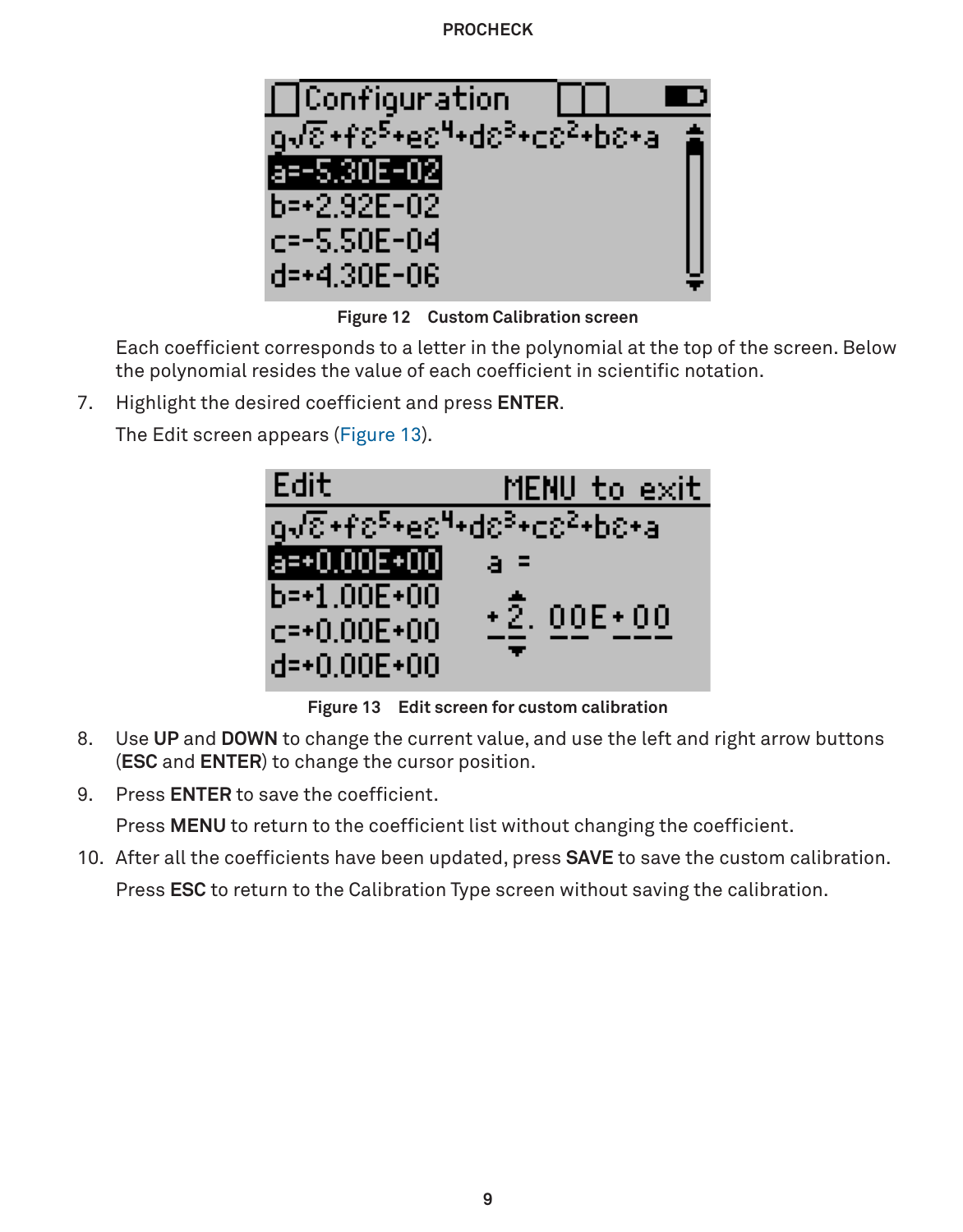# <span id="page-12-0"></span>**3. SYSTEM**

This section describes the specifications and components of the PROCHECK.

# **3.1 SPECIFICATIONS**

| <b>Sensor Input Ports</b>     | 1                                                                                                                                          |
|-------------------------------|--------------------------------------------------------------------------------------------------------------------------------------------|
| <b>Sensor Port Type</b>       | 3.5-mm stereo plug connector                                                                                                               |
|                               | Firmware versions up to 1.5C: All environmental, soil<br>moisture, and water potential sensors sold by METER before<br>November 2012.      |
| <b>Sensor Types</b>           | Firmware versions after 1.5C: All environmental, soil<br>moisture, and water potential sensors sold by METER                               |
|                               | NOTE: See more specifics in the Data logger compatibility tables<br>(metergroup.com/environment/articles/data-logger-compatibility-tables) |
| <b>Display</b>                | 128 x 64 graphical                                                                                                                         |
| Data Storage                  | 1 MB (5,000 readings)                                                                                                                      |
| <b>Battery Capacity</b>       | Four AA alkaline batteries                                                                                                                 |
| <b>Battery Life</b>           | 500 to 1,000 h                                                                                                                             |
| <b>Computer Communication</b> | Serial RS-232 to USB                                                                                                                       |
| Software Interface            | ECH <sub>20</sub> Utility                                                                                                                  |
| Enclosure                     | Splash-proof polycarbonate                                                                                                                 |
| <b>Enclosure Rating</b>       | IP20, NEMA 1                                                                                                                               |
| <b>Enclosure Size</b>         | $15.5 \times 9.5 \times 3.3$ (6.1 $\times$ 3.7 $\times$ 1.3 in)                                                                            |
| <b>Operating Environment</b>  | 5 to 50 $\degree$ C (0%-100% relative humidity)                                                                                            |

# **COMPLIANCE**

Manufactured under ISO 9001:2015

EM ISO/IEC 17050:2010 (CE Mark)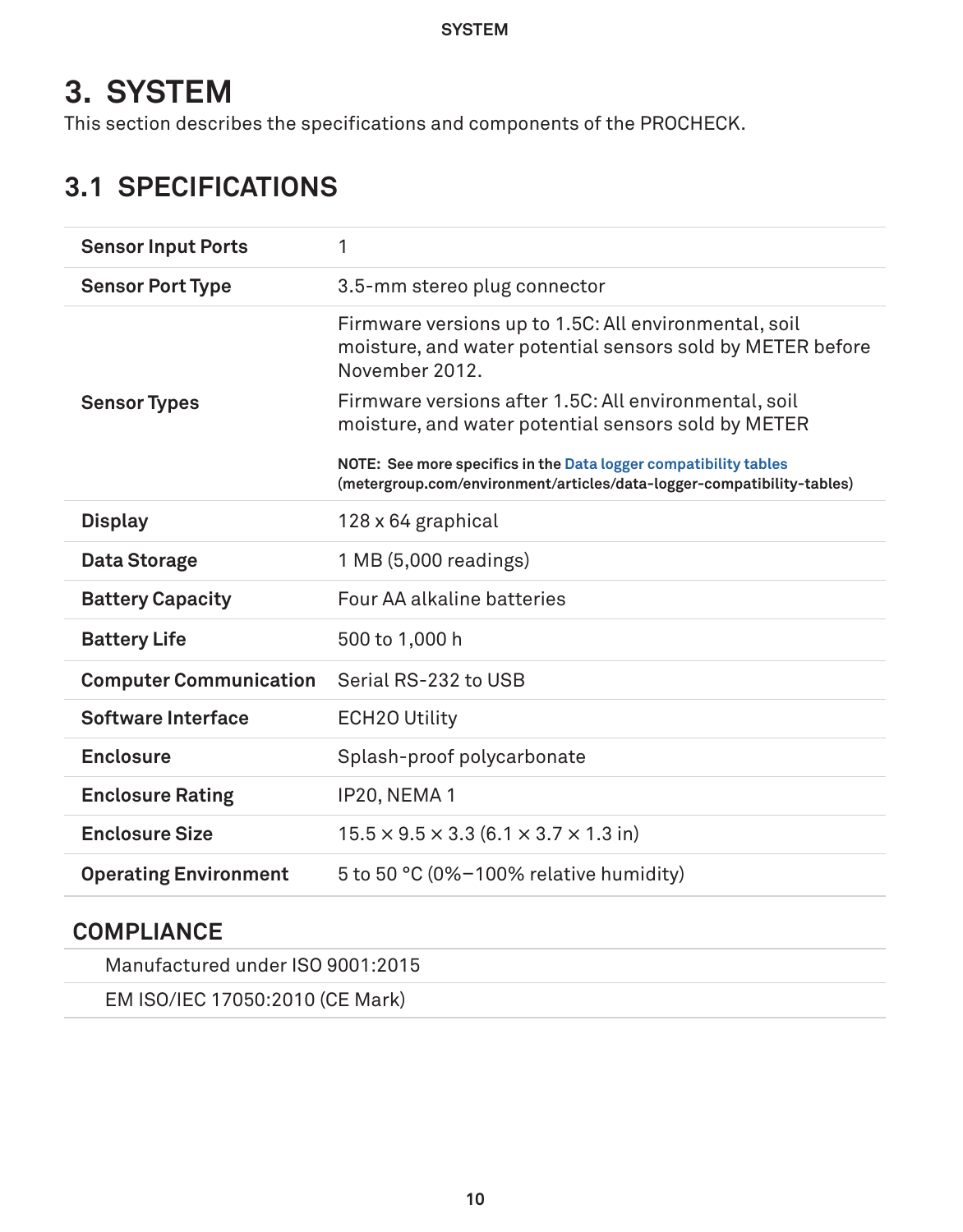# <span id="page-13-0"></span>**3.2 BUTTONS**

The PROCHECK has six buttons to navigate through its functions ([Figure 14](#page-14-2)).

- **MENU**: Turns on and off the PROCHECK when held down. Use to cycle through the menus at the top of the screen.
- **UP** and **DOWN** arrows: Scrolls through sensors, menu options, and characters or numbers in the editing menus.
- **ESC**: Cancels setting changes and sensor readings, and scrolls to the left in the editing menus.
- **ENTER**: Starts readings, chooses options, and scrolls to the right in the editing menu. Press **ENTER** to override the 30-s autoupdate and receive the most recent reading.
- **SAVE**: Saves instrument and annotation settings.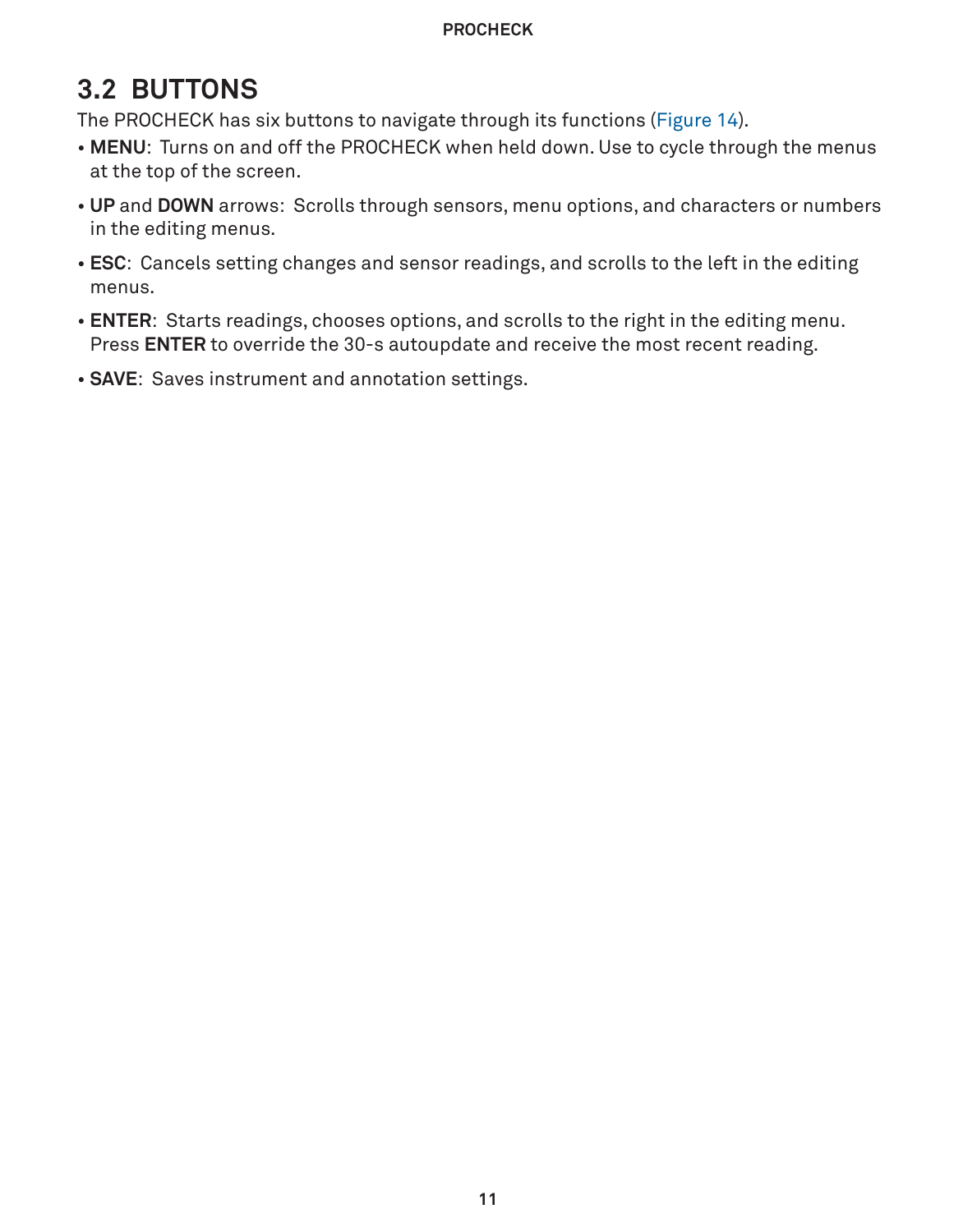<span id="page-14-0"></span>

<span id="page-14-2"></span>**Figure 14 PROCHECK controller**

# **3.3 SCREENS**

The PROCHECK features three main menus designed for ease of use. Press **MENU** to navigate between the tabs and the arrow buttons and **ENTER** to manage selections.

# **3.3.1 MEASUREMENT TAB**

The Measurement tab is the PROCHECK home screen and appears when the PROCHECK is turned on. Use this tab to take readings ([Section 2.2](#page-6-1)).

# <span id="page-14-1"></span>**3.3.2 CONFIGURATION TAB**

The Configuration tab lists several different options for customizing the instrument ([Figure 15](#page-15-1)).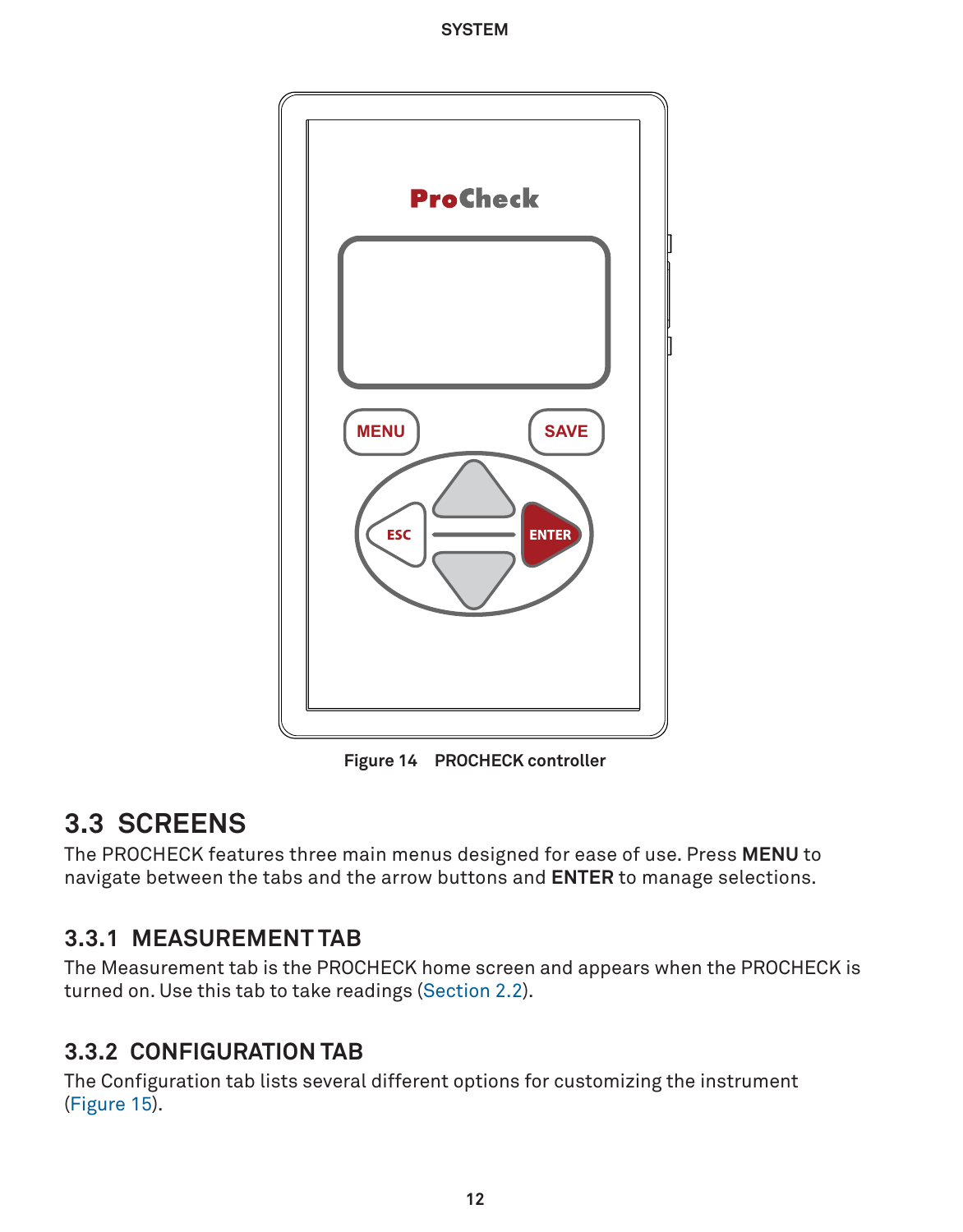<span id="page-15-0"></span>

<span id="page-15-2"></span><span id="page-15-1"></span>**Figure 15 Configuration tab screens**

# **UNITS SCREEN**

From this menu configure the unit preferences for various unit types ([Figure 16](#page-15-2)).



**Figure 16 Units screen**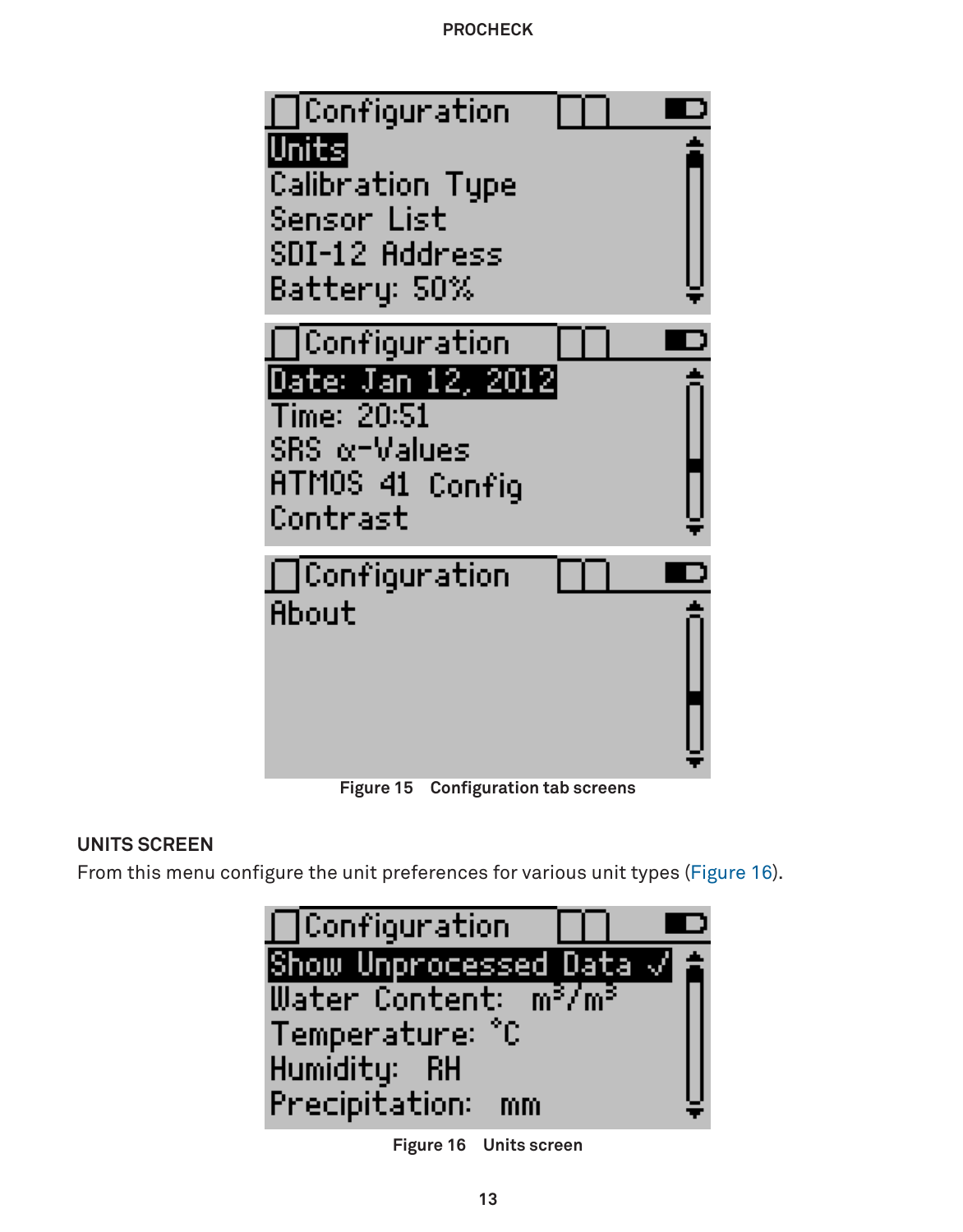<span id="page-16-1"></span>Turning on the Show Unprocessed Data option displays any formatted data in its raw analogto-digital converter (ADC) state. All data readings on the Measurement and Data tabs display in an unprocessed format as seen on the following screen. This is helpful when troubleshooting sensors or when creating a custom calibration.

Use the arrows to navigate to the measurement type, and press **ENTER** to cycle through the unit options. Some unit options are only available for specific sensors.

- Water Content: m3 /m3 , % VWC, IPF, cm/m, or **εa**
- Water Potential: pF, kPa, or bar
- Temperature: °C or °F
- Humidity: aw, kPa, RH, or %RH
- Precipitation: mm or in
- Drainage/Water Level: mm, in, or ft
- $\bullet$  Volume: liters,gal (US),ml,m $^3$ ,orft $^3$
- EC: bulk dS/m, mS/cm, microS/cm, or pore water dS/m
- Wind Speed: m/s, km/h, or mph
- Gauge Pressure: psig or kPag
- Distance: km or mi

### **CALIBRATION TYPE SCREEN**

Some sensors support a calibration adjustment for different media types (soil, rockwool, etc.). The first screen shows a summary of the selected soil calibrations for each configurable sensor [\(Figure 17](#page-16-0)).

<span id="page-16-0"></span>

**Figure 17 Selecting the sensor type**

Select the sensor to select its calibration, using **ENTER** to toggle between options ([Figure 18](#page-17-0)).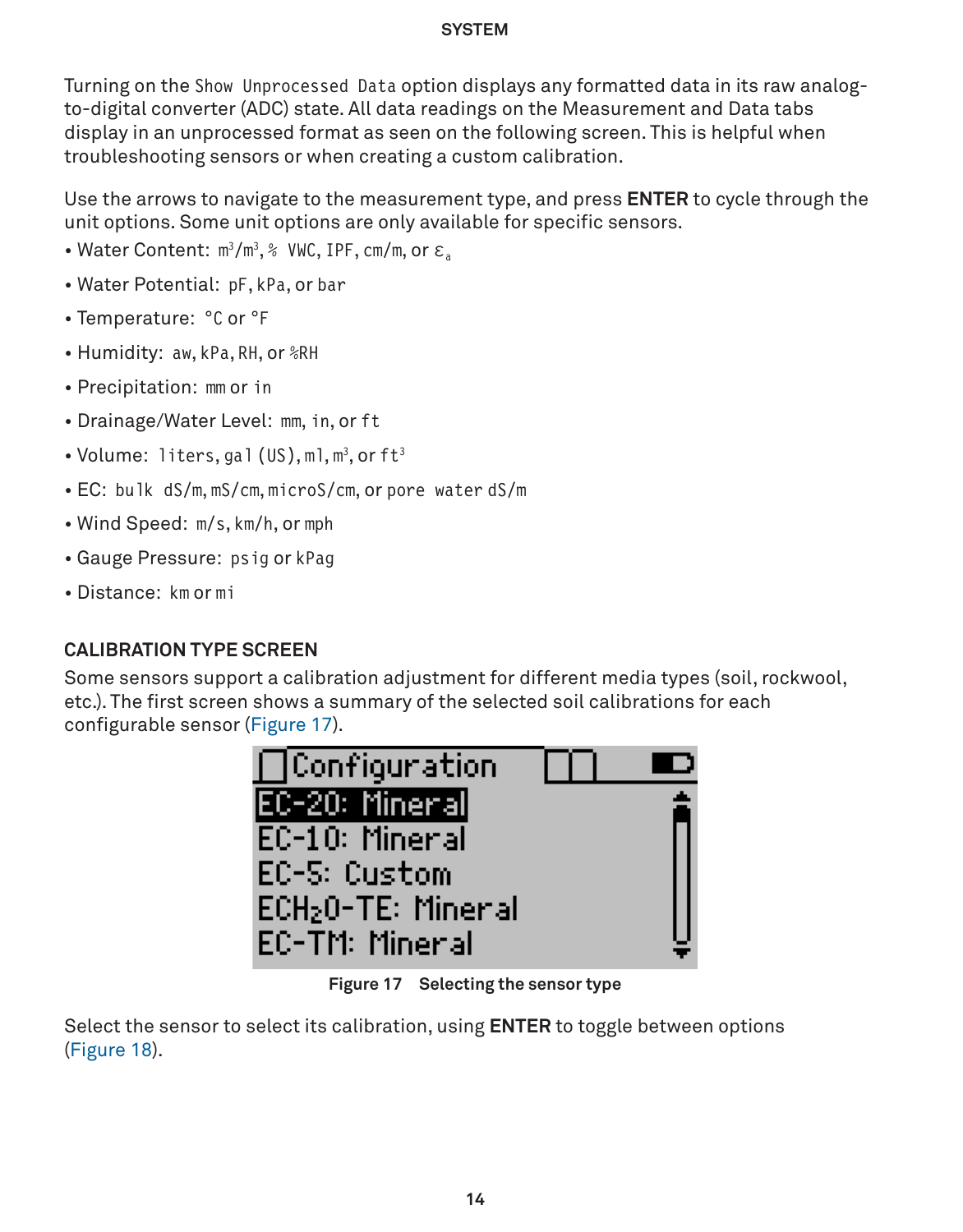<span id="page-17-2"></span>

**Figure 18 Toggle the medium type for calibration**

Both preprogrammed and custom calibration options are available [\(Section 2.7\)](#page-9-5). View the calibration coefficients by selecting Coefficients... [\(Figure 19\)](#page-17-1).

**NOTE:** With the GS3 sensors (only), custom calibration equations must be constructed with ε<sub>a</sub> (dielectric permittivity) **as the** *x* **variable.**

<span id="page-17-1"></span><span id="page-17-0"></span>

**Figure 19 Custom Calibration screen**

Specific instructions on how to make a custom calibration can be found on the METER website [\(metergroup.com/environment/articles/method-a-soil-specific-calibrations](mailto:https://www.metergroup.com/environment/articles/method-a-soil-specific-calibrations-for-meter-soil-moisture-sensors/?subject=)[for-meter-soil-moisture-sensors\)](mailto:https://www.metergroup.com/environment/articles/method-a-soil-specific-calibrations-for-meter-soil-moisture-sensors/?subject=).

### **SENSOR LIST SCREEN**

The Sensor List screen customizes which sensors are available for selection on the Measurement tab [\(Figure 20\)](#page-18-0). Each checked sensor appears on the Measurement tab. Use the arrow buttons to select sensors individually or select Check all and Uncheck all to change all the sensors at once.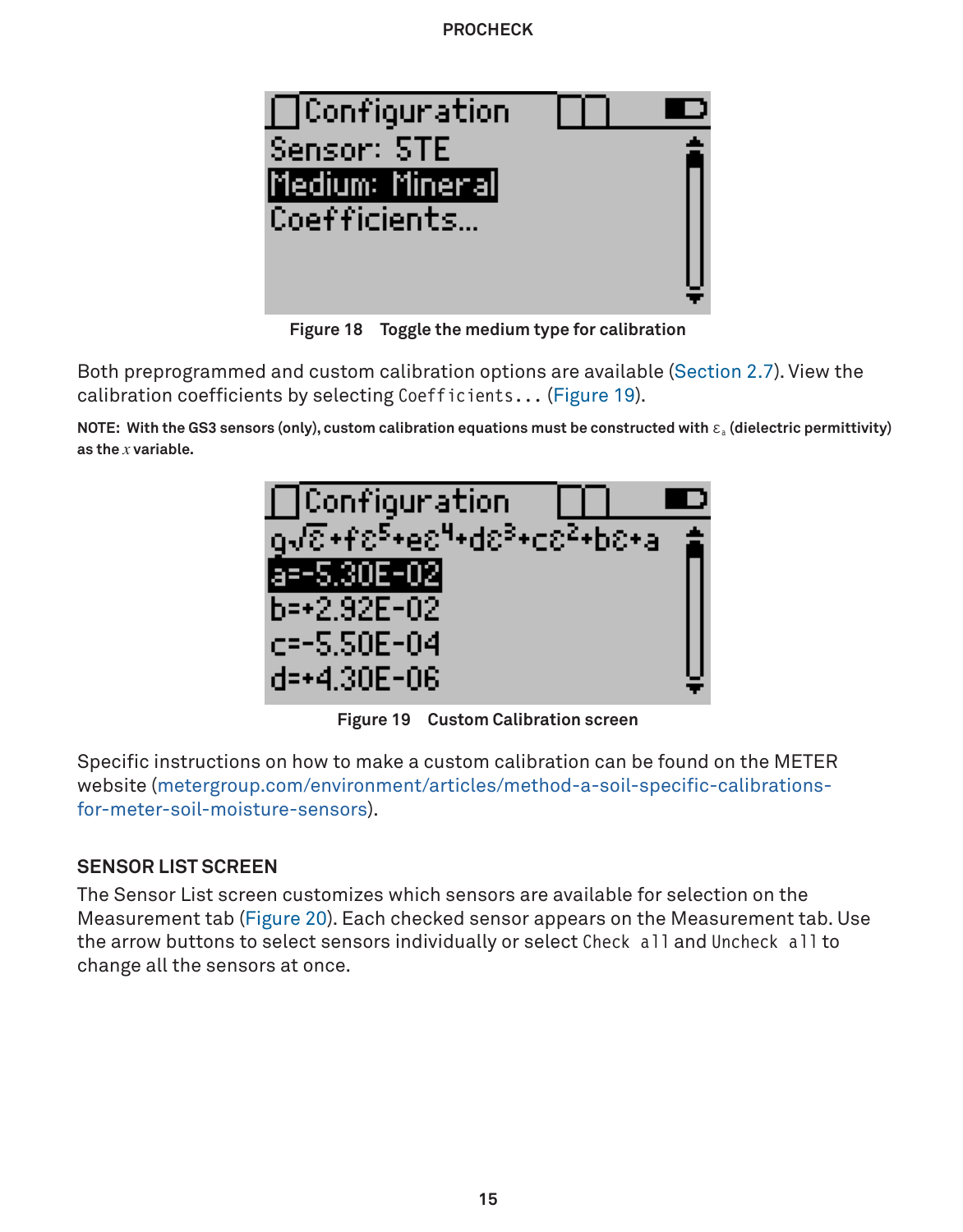<span id="page-18-1"></span><span id="page-18-0"></span>

**Figure 20 Selected sensor list**

### **SDI-12 ADDRESS SCREEN**

SDI-12 is a communication protocol for serial data interface at 1,200 baud. Please see [sdi-12.org](mailto:https://www.sdi-12.org?subject=) for more information on using SDI-12.

METER digital soil moisture sensors use both the SDI-12 standard and a METER proprietary protocol. This SDI-12 feature is not necessary when using METER sensors with METER data loggers. The SDI-12 may be useful using the sensors with third-party data acquisition systems such as Campbell Scientific data loggers. For more information, refer to the respective sensor integrator guide.

The SDI-12 Address screen is to assign the use of a single-character sensor address. This character may consist of 0 (default) to 1-9, a-z, or A-Z. This address is necessary when multiple sensors are installed at a single site. Each sensor will need a different address assigned [\(Section 2.6\)](#page-8-1).

### **BATTERY**

This line displays the percentage of remaining battery power in the device. It cannot be selected.

### **DATE SCREEN**

The Date screen displays the current set date on the handheld ([Figure 21\)](#page-19-0). The date must be updated prior to using PROCHECK [\(Section 2.1\)](#page-4-3).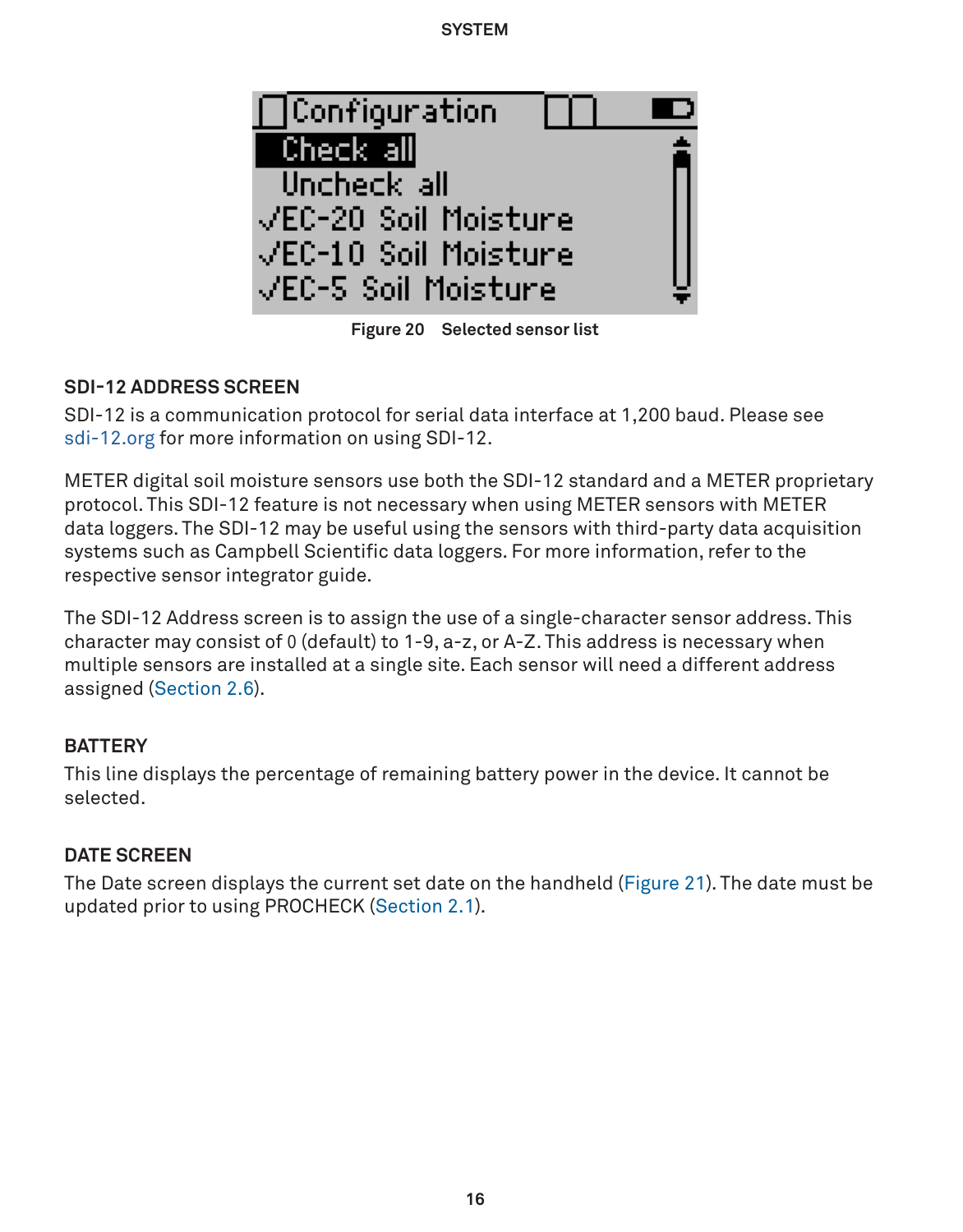<span id="page-19-2"></span>

**Figure 21 Date screen**

### **TIME SCREEN**

The Time screen displays the current set date on the handheld [\(Figure 22](#page-19-1)). The time must be updated prior to using PROCHECK [\(Section 2.1\)](#page-4-3).

<span id="page-19-1"></span><span id="page-19-0"></span>

| $\bigcap$ Configuration |  |
|-------------------------|--|
| Time: 15:26:41h         |  |
| Figure 22 Time screen   |  |

### **SRS** α**-VALUES**

SRS  $\alpha$ -values may need to be changed (see the [SRS User Manual](https://www.metergroup.com/srs-support) for more information). To modify the SRS α-values for both the SRS-NDVI and SRS-PRI sensors, follow the directions below.

- 1. Navigate to SRS  $\alpha$ -Values in the Configuration tab.
- 2. Press **ENTER**.

The SRS-PRI  $\alpha$ -value and the SRS-NDVI  $\alpha$ -value are displayed on the screen [\(Figure 23\)](#page-20-0).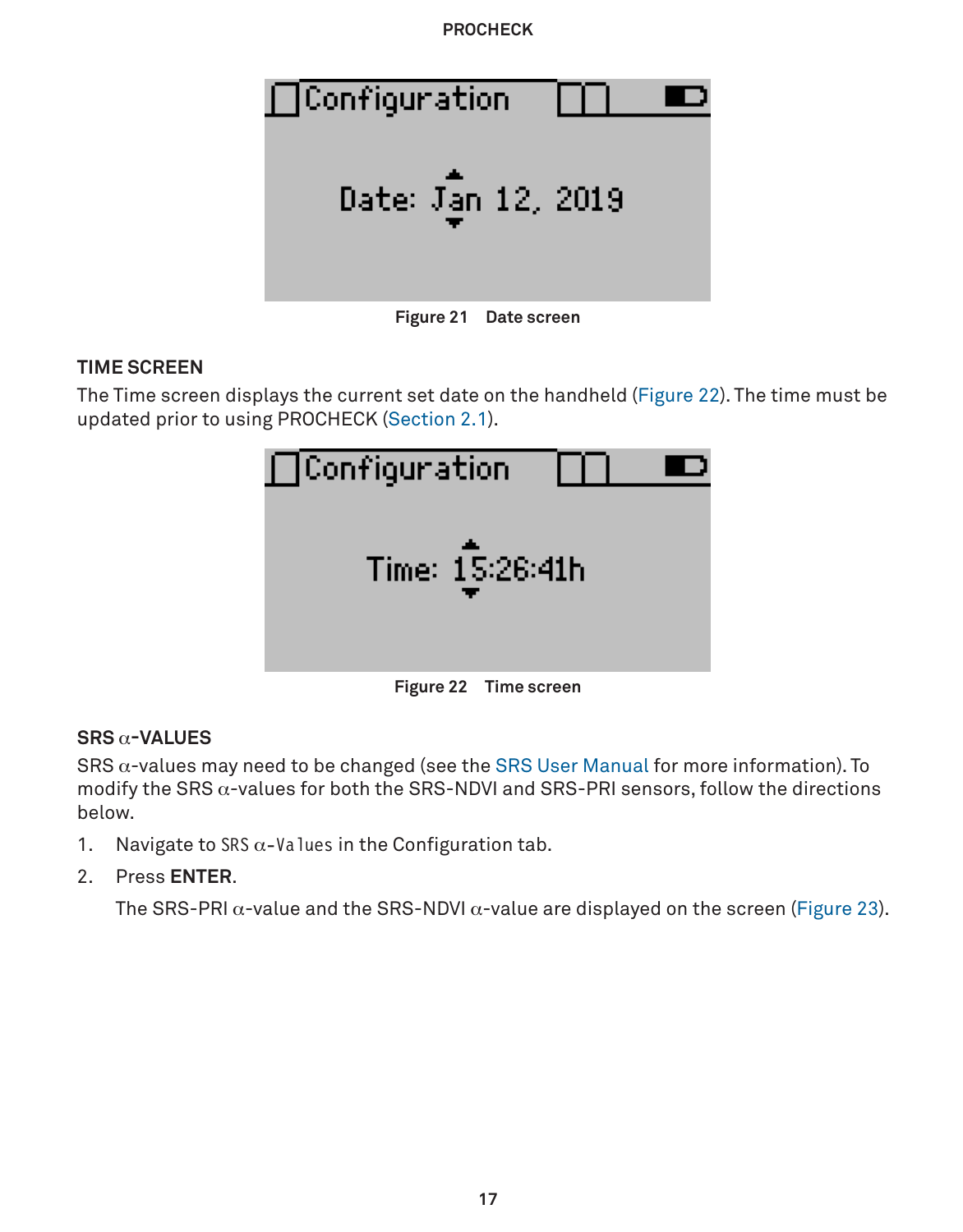<span id="page-20-2"></span><span id="page-20-0"></span>

**Figure 23 SRS** α-v**alue screen**

- 3. Use **UP** and **DOWN** to select the desired SRS variant.
- 4. Press **ENTER**.
- 5. Use **UP** and **DOWN** to change the value.
- 6. Press **SAVE** to save this value and return to the menu.

Press **ESC** to exit without saving the value.

### **ATMOS 41 CONFIG**

The ATMOS 41 Config option allows the Lightning Strike Reject Level to be changed (see the [ATMOS 41 User Manual](http://metergroup.com/atmos41-support) for more information). To modify the strike reject level in the ATMOS 41, follow the directions below.

- 1. Connect the ATMOS 41 to PROCHECK.
- 2. Navigate to the ATMOS 41 Config in the Configuration tab.
- 3. Press **ENTER**.

The PROCHECK will connect to the sensor.

4. Press **ENTER** to select Strike Reject Level.

A pair of arrows will appear next to the selected level ([Figure 24](#page-20-1)).

<span id="page-20-1"></span>

**Figure 24 Adjusting the ATMOS 41 strike reject level**

- 5. Use **UP** and **DOWN** to change the current value.
- 6. Press **SAVE** to save this value and return to the menu. Press **ESC** to exit without saving the value.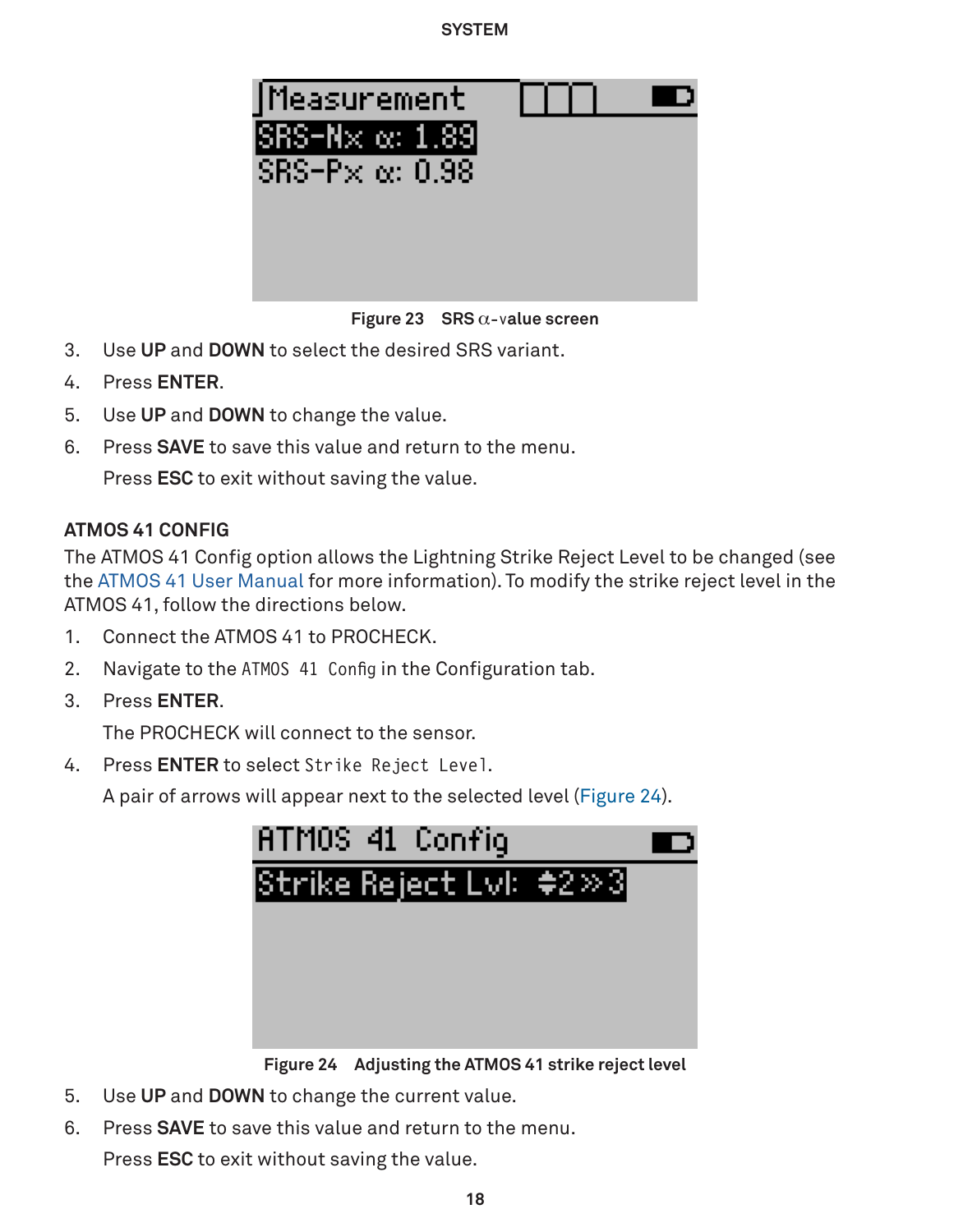### <span id="page-21-0"></span>**CONTRAST SCREEN**

The Contrast screen controls the screen contrast [\(Figure 25\)](#page-21-1). Use the arrow buttons to alter the contrast level. Press **ENTER** to save or **ESC** to cancel adjustments.



**Figure 25 Contrast screen**

### **ABOUT SCREEN**

This menu displays the PROCHECK serial number, device name, and firmware version.

## **3.3.3 DATA TAB**

This tab allows data to be viewed, downloaded, or erased ([Figure 26](#page-21-2)). The PROCHECK can store up to 5,000 individual readings.

<span id="page-21-1"></span>

<span id="page-21-3"></span><span id="page-21-2"></span>**Figure 26 Data tab**

The View option is a summary of the saved data records. The first screen is a summary screen ([Figure 27](#page-21-3)).



**Figure 27 View Data screen**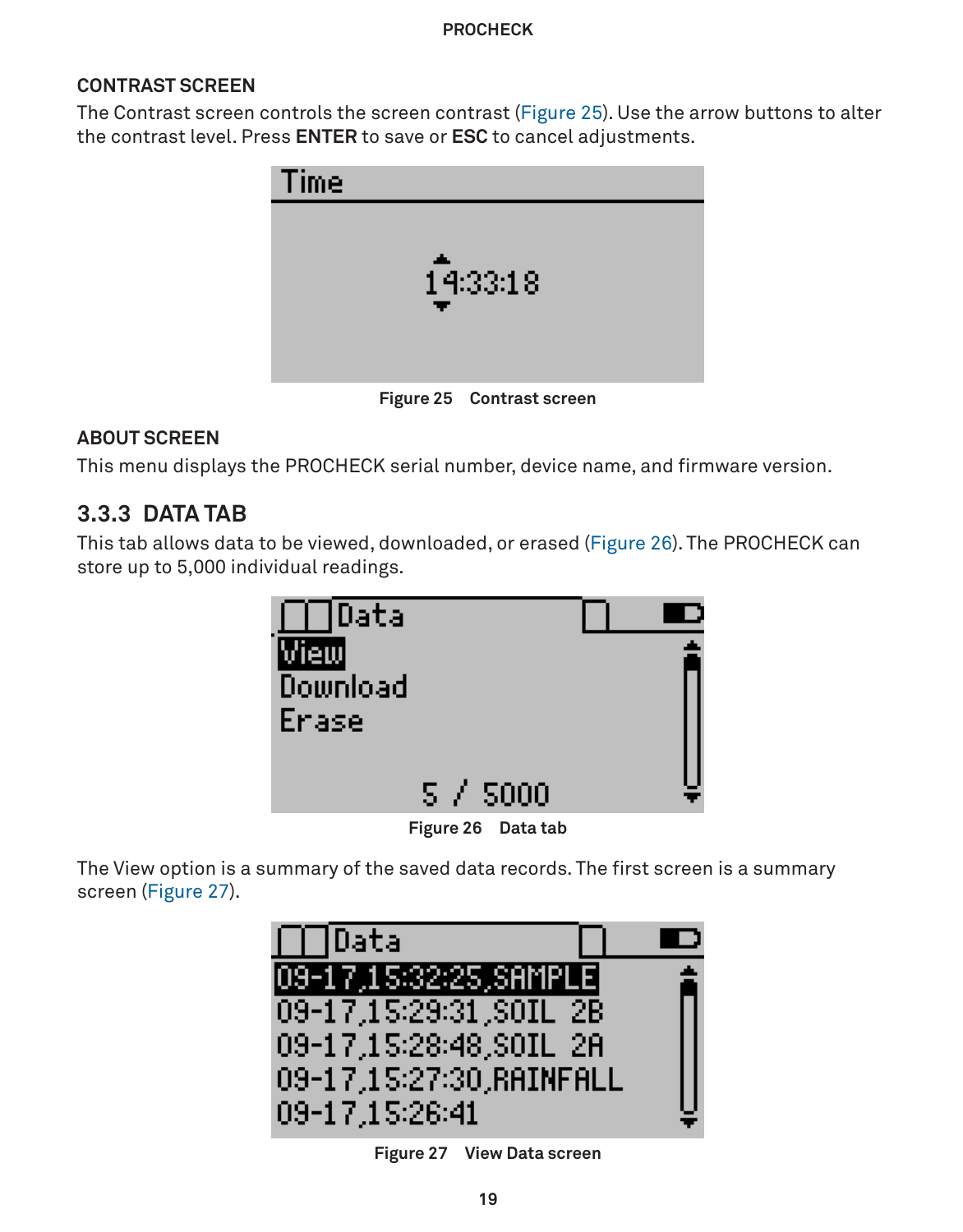<span id="page-22-0"></span>This page shows a data record list that includes the date and the time that the reading was taken and the annotation (if any). To view more information about an individual record, press **ENTER** while highlighting the record ([Figure 28](#page-22-1)).

<span id="page-22-1"></span>

**Figure 28 Data detail screen**

The left side of the screen shows a reading summary and the right side shows the annotation, date, and time of the reading. Press **ESC** to return to the previous view screen or use **UP** and **DOWN** to view records in detail.

The Download option allows data to be downloaded to a connected computer ([Section 2.4](#page-7-3)) and the Erase option deletes all data ([Section 2.5](#page-8-4)).

# **3.3.4 STATISTICS TAB**

The Statistics tab collects summary statistics, including average and standard deviation, from measurements taken with the PROCHECK [\(Figure 29\)](#page-22-2).

**NOTE: Statistics Saved cannot be downloaded into an exported .xls file.**



<span id="page-22-2"></span>**Figure 29 Statistics tab**

- 1. Use **UP** and **DOWN** to select the correct sensor.
- 2. Press **ENTER**.

The connected sensor will show the current reading on the left side of the screen.

3. Press **ENTER** to add the current measurement to the summary statistics.

The n value represents the number of measurements taken as part of the summary statistics.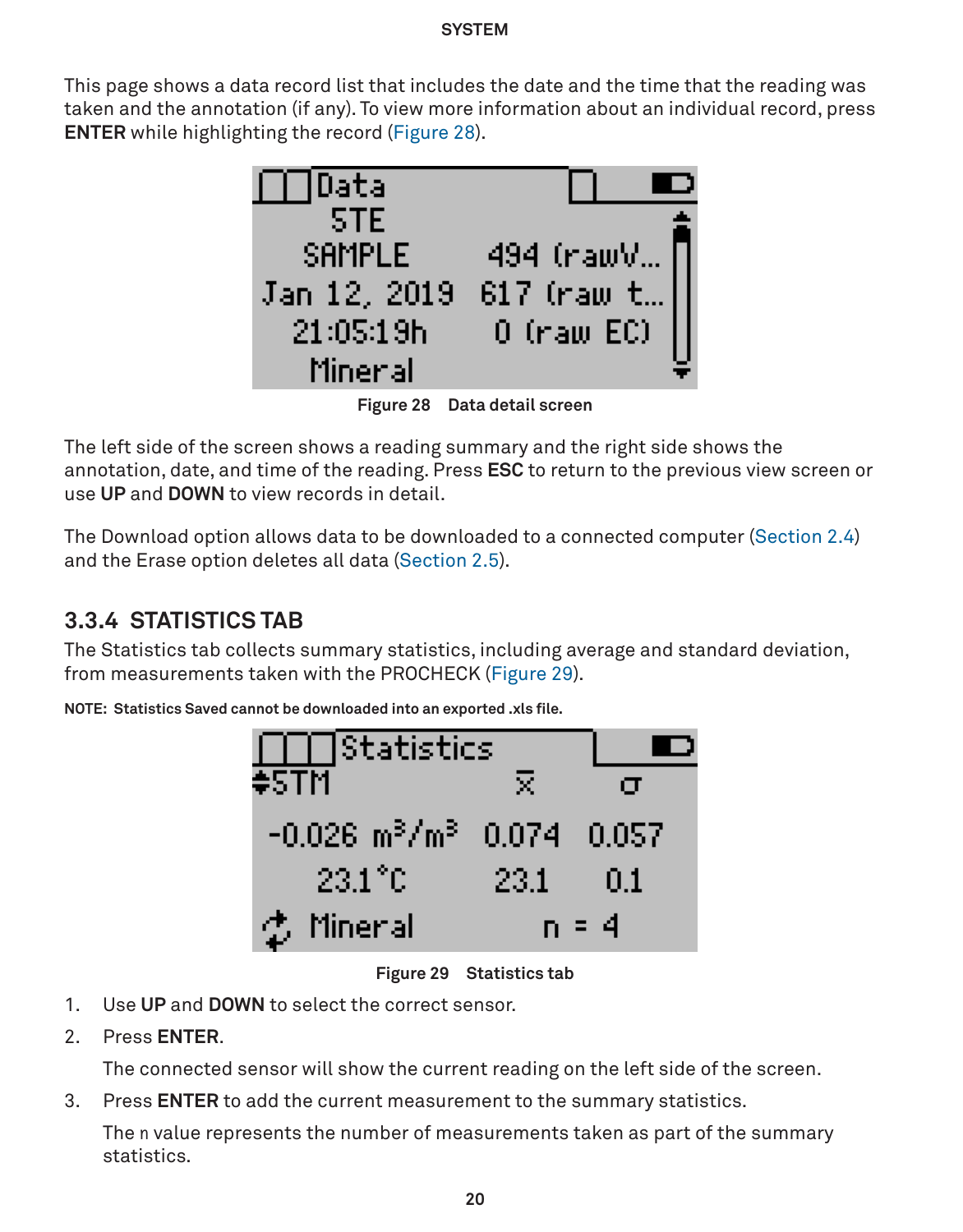- <span id="page-23-0"></span>4. Press **ESC** to stop live updating. The measurements will continue to be added until **ESC** is pressed.
- 5. Press **ESC** a second time to reset the statistical information.
- 6. Press **SAVE** to save the statistics summary.

<span id="page-23-1"></span>This does not reset the n value, so measurements can continue to be added. The **SAVE** button only saves the summary statistics and not the data used to calculate the values.

# **3.4 ECH2O UTILITY**

The PROCHECK is designed to work with ECH2O Utility to collect and manage data from the device. The ECH2O Utility installer software is located on the USB that shipped with the PROCHECK.

Download the latest version of ECH2O Utility from [downloads.metergroup.com](mailto:https://www.downloads.metergroup.com?subject=). The USB driver should automatically install with ECH2O Utility. If it does not, install the USB driver from the included USB or from [downloads.metergroup.com](mailto:https://www.downloads.metergroup.com?subject=).

**NOTE: The USB driver must be installed before connecting the USB cable to the computer.**

Save data as an Excel workbook file, tab-delimited text file, and a raw, unprocessed data file. ECH2O Utility can also be used to delete measurement data stored in the PROCHECK and set the date and time in the PROCHECK.

**NOTE: The ECH2O Utility is designed to work with both the PROCHECK and METER loggers. Some controls, features, and settings of ECH2O Utility are disabled when connected to a PROCHECK.**

PROCHECK works with ECH2O Utility software for Microsoft Windows®. Minimum computer requirements include:

- Windows 7operating system
- Available serial port (or USB-to-serial adapter)
- Microsoft Excel 97 or newer (if saving data as .xls files)

ECH2O Utility Help file within the software provides more information.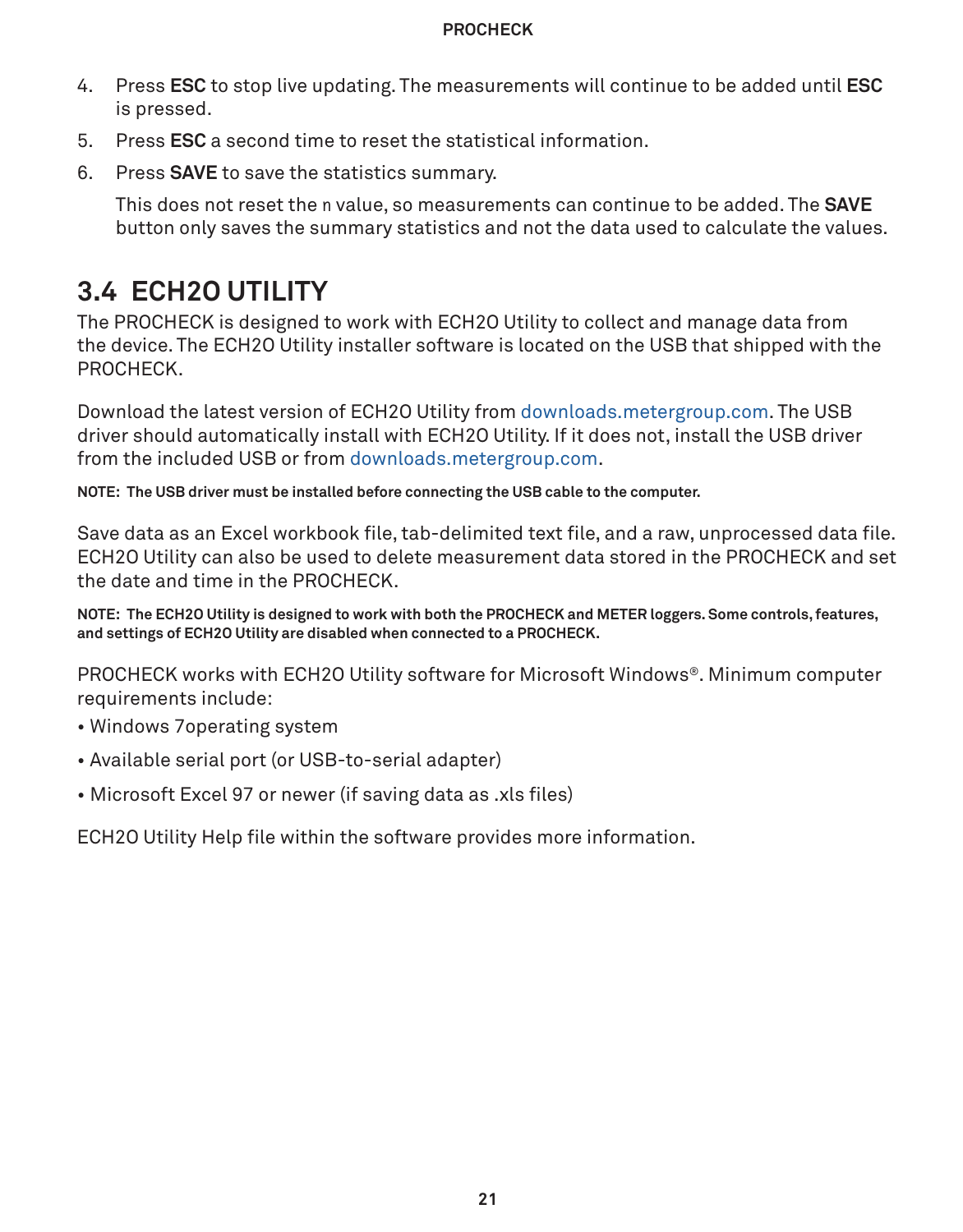# <span id="page-24-1"></span><span id="page-24-0"></span>**4. SERVICE**

This section contains calibration and recalibration information, calibration frequencies, cleaning and maintenance guidelines, troubleshooting guidelines, customer support contact information, and terms and conditions.

# **4.1 MAINTENANCE**

The PROCHECK may be returned to METER for maintenance in the following areas: system inspection, parts replacement, and instrument cleaning. Replacement parts can also be ordered from METER. Contact [Customer Support](#page-26-1) for more information.

METER repairs products with manufacturer's defects and those under warranty at no cost to the customer. For nonwarranty repairs, the customer is responsible for the cost of parts, labor, and shipping.

# **4.2 UPDATE FIRMWARE**

ECH2O Utility ([Section 3.4](#page-23-1)) can be used to check for updates to the PROCHECK firmware.

- 1. Connect the PROCHECK to the computer.
- 2. Open ECH2O Utility.
- 3. Click Help.
- 4. Choose Check for Device Firmware Updates from the Help menu to compare the firmware version in the PROCHECK with the latest version available from METER. **NOTE: The computer must be connected to the internet for this feature to work.**

A dialog will state that the firmware is current or needs to be updated.

- 5. Click OK.
- 6. A downloader will be downloaded to the computer.
- 7. Close ECH2O Utility.
- 8. Open Firmware Downloader.
- 9. Press Start.
- 10. When the program is finished, close the updater and disconnect the PROCHECK.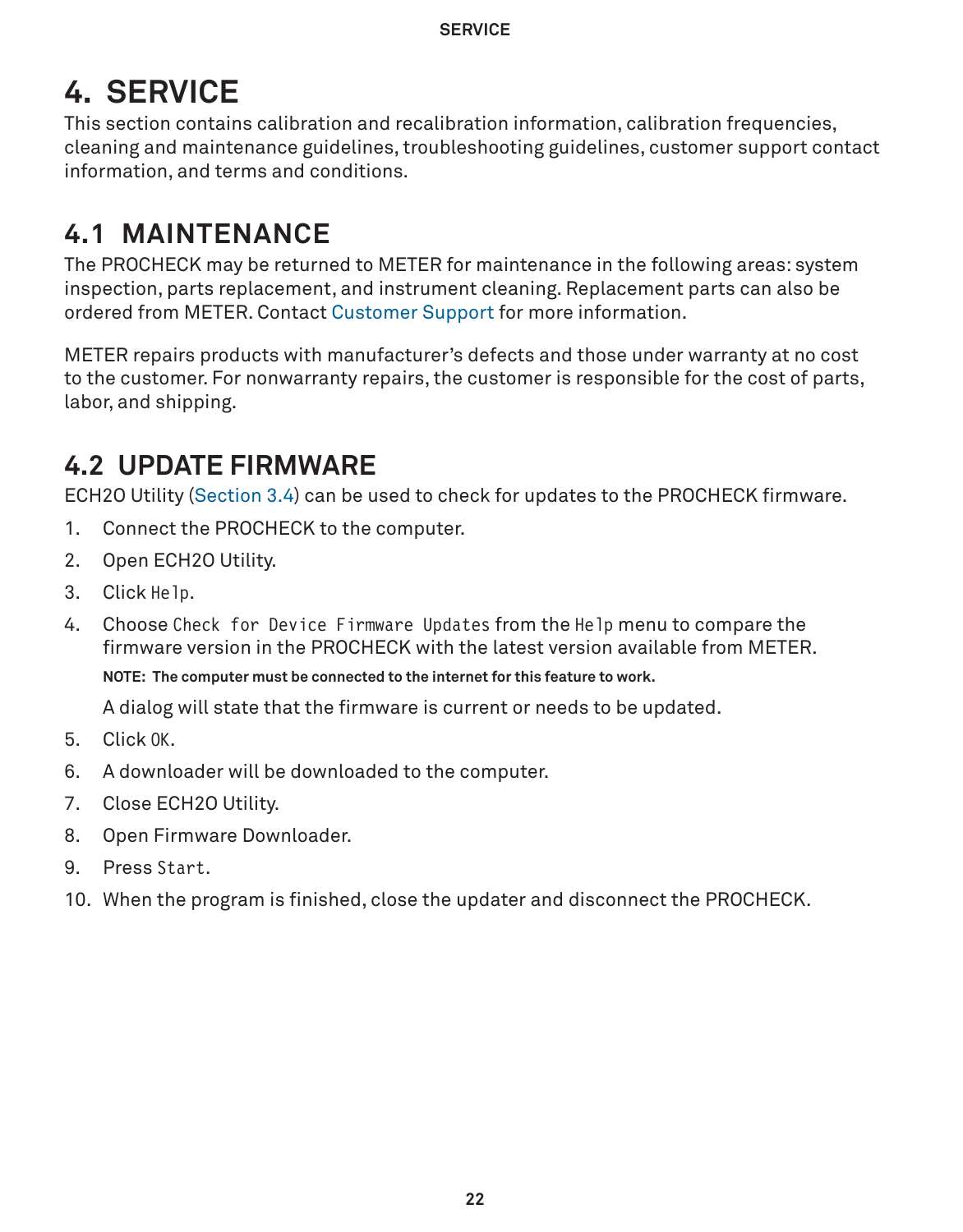# <span id="page-25-0"></span>**4.3 TROUBLESHOOTING**

[Table 1](#page-25-1) lists common problems and their solutions. If the problem is not listed or these solutions do not solve the issue, contact [Customer Support](#page-26-1).

| Problem                                                                        | <b>Possible Solutions</b>                                                                                                                                                                                                                                                                                                                                  |
|--------------------------------------------------------------------------------|------------------------------------------------------------------------------------------------------------------------------------------------------------------------------------------------------------------------------------------------------------------------------------------------------------------------------------------------------------|
| PROCHECK does not<br>have power                                                | Replace the batteries. Insert the batteries in the correct orientation<br>when replacing them.                                                                                                                                                                                                                                                             |
| <b>PROCHECK</b> is not returning<br>accurate readings                          | Check that the sensor stereo connector is fully plugged into the<br>stereo port on the PROCHECK.<br>Select the correct sensor on the Measurement tab. Taking<br>measurements with an incorrect sensor type selected will create<br>incorrect measurements.                                                                                                 |
| Display reads Above Range<br>or Below Range                                    | Check that the sensor stereo connector is fully plugged into the<br>stereo port on the PROCHECK<br>Select the correct sensor on the Measurement tab. Taking<br>measurements with an incorrect sensor type selected will create<br>incorrect measurements.<br>This message could also indicate a broken sensor. Contact Customer<br>Support for assistance. |
| Display reads Invalid<br><b>Response or No Response</b>                        | PROCHECK cannot communicate with a digital sensor. Check that<br>the sensor is plugged in and the correct sensor type is selected.<br>Press the <b>ENTER</b> button several times to restart the sensor<br>measurement.                                                                                                                                    |
| The data seems incorrect                                                       | If using a custom calibration, check the coefficients in the<br>Configuration tab.<br>Select the correct sensor on the Measurement tab.<br>If these steps do not resolve the problem, please consult the<br>sensor user manual.                                                                                                                            |
| The serial-to-USB adapter<br>does not show in the<br>communication port picker | Use a different computer port.<br>Use a different cable.<br>Download the USB driver (downloads.metergroup.com).<br><b>Contact Customer Support.</b>                                                                                                                                                                                                        |

<span id="page-25-1"></span>**Table 1 Troubleshooting the PROCHECK**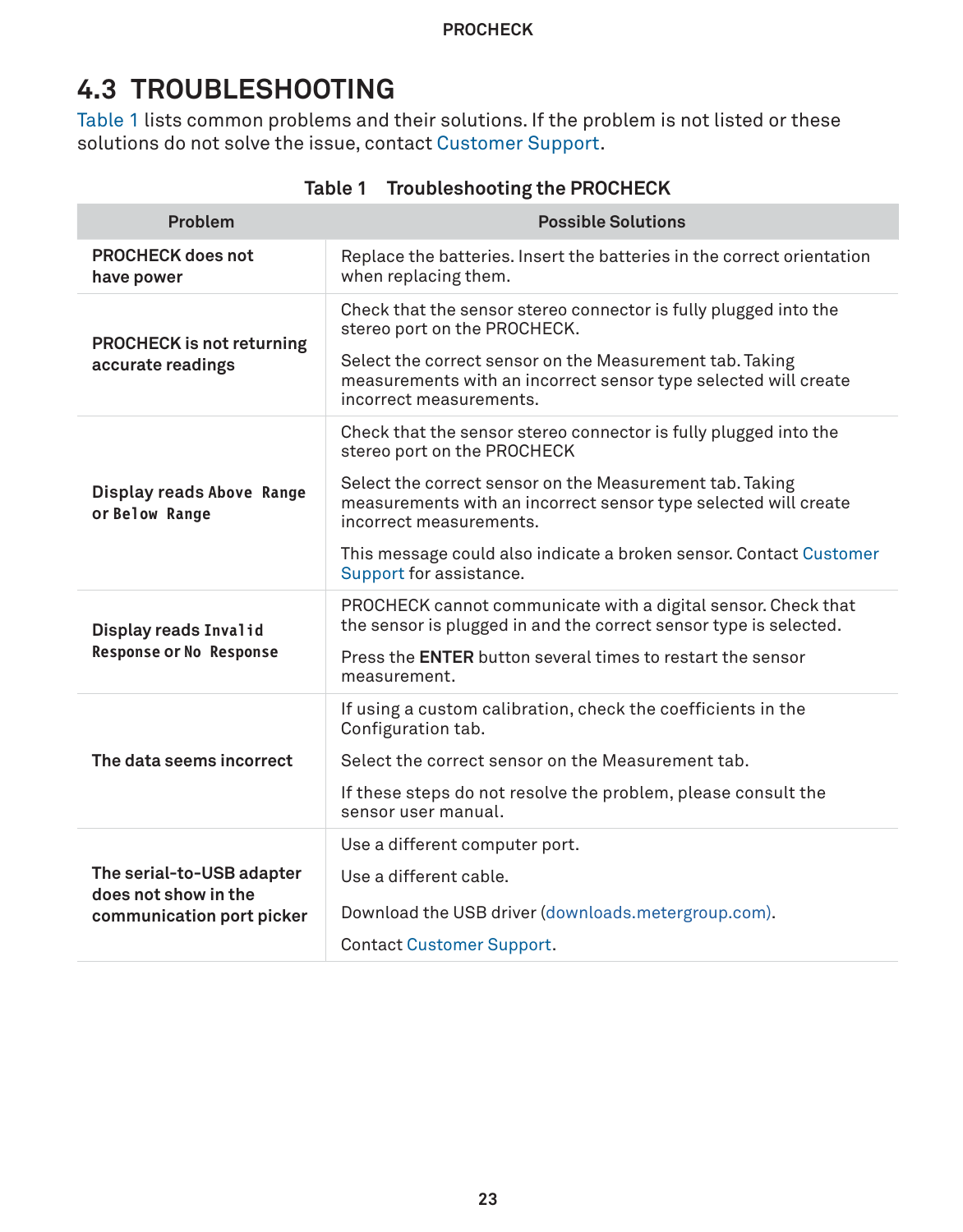#### **Service**

<span id="page-26-0"></span>

| Problem                                                     | <b>Possible Solutions</b>                                                                                                                                     |
|-------------------------------------------------------------|---------------------------------------------------------------------------------------------------------------------------------------------------------------|
|                                                             | Try one or more of the following to make sure there is a serial<br>connection to PROCHECK.                                                                    |
| <b>ECH2O Utility cannot</b>                                 | • Check the serial port choice. Make sure the Connect Via dropdown<br>menu shows the name of the PROCHECK.                                                    |
| connect to PROCHECK                                         | • Download the USB driver (downloads.metergroup.com).                                                                                                         |
|                                                             | • Check that the serial cable is securely plugged into the PROCHECK<br>and computer.                                                                          |
|                                                             | • Check the PROCHECK battery level.                                                                                                                           |
|                                                             | Check or replace the serial cable.                                                                                                                            |
| <b>ECH2O Utility loses</b><br>connection with               | Increase the number of times ECH2O Utility tries sending commands<br>to the PROCHECK.                                                                         |
| <b>PROCHECK</b>                                             | Increase the Direct Connect Retries on the Communication tab of the<br>Preferences form.                                                                      |
| <b>ECH2O Utility tells me</b><br>there is no data available | There is no measurement data stored in PROCHECK (previously<br>saved data may have been erased).                                                              |
| for download                                                | After each measurement, press the <b>SAVE</b> button to save data for<br>later use.                                                                           |
| Some of the measurement<br>data shows $***$                 | Data stored by the PROCHECK is outside the expected range for the<br>sensor type. This could indicate a broken sensor or inaccurate sensor<br>type selection. |
| Sensor data does not seem<br>correct after download         | There are many issues that impact the quality of sensor<br>measurements. Please see the sensor user manual for help<br>troubleshooting the sensor.            |
|                                                             | If the issue is still not corrected, contact Customer Support.                                                                                                |

### **Table 1 Troubleshooting the PROCHECK (continued)**

# <span id="page-26-1"></span>**4.4 CUSTOMER SUPPORT**

### **NORTH AMERICA**

Customer service representatives are available for questions, problems, or feedback Monday through Friday, 7:00 am to 5:00 pm Pacific time.

| Email:        | support.environment@metergroup.com<br>sales.environment@metergroup.com |
|---------------|------------------------------------------------------------------------|
| <b>Phone:</b> | +1.509.332.5600                                                        |
| Fax:          | +1.509.332.5158                                                        |
|               | Website: metergroup.com                                                |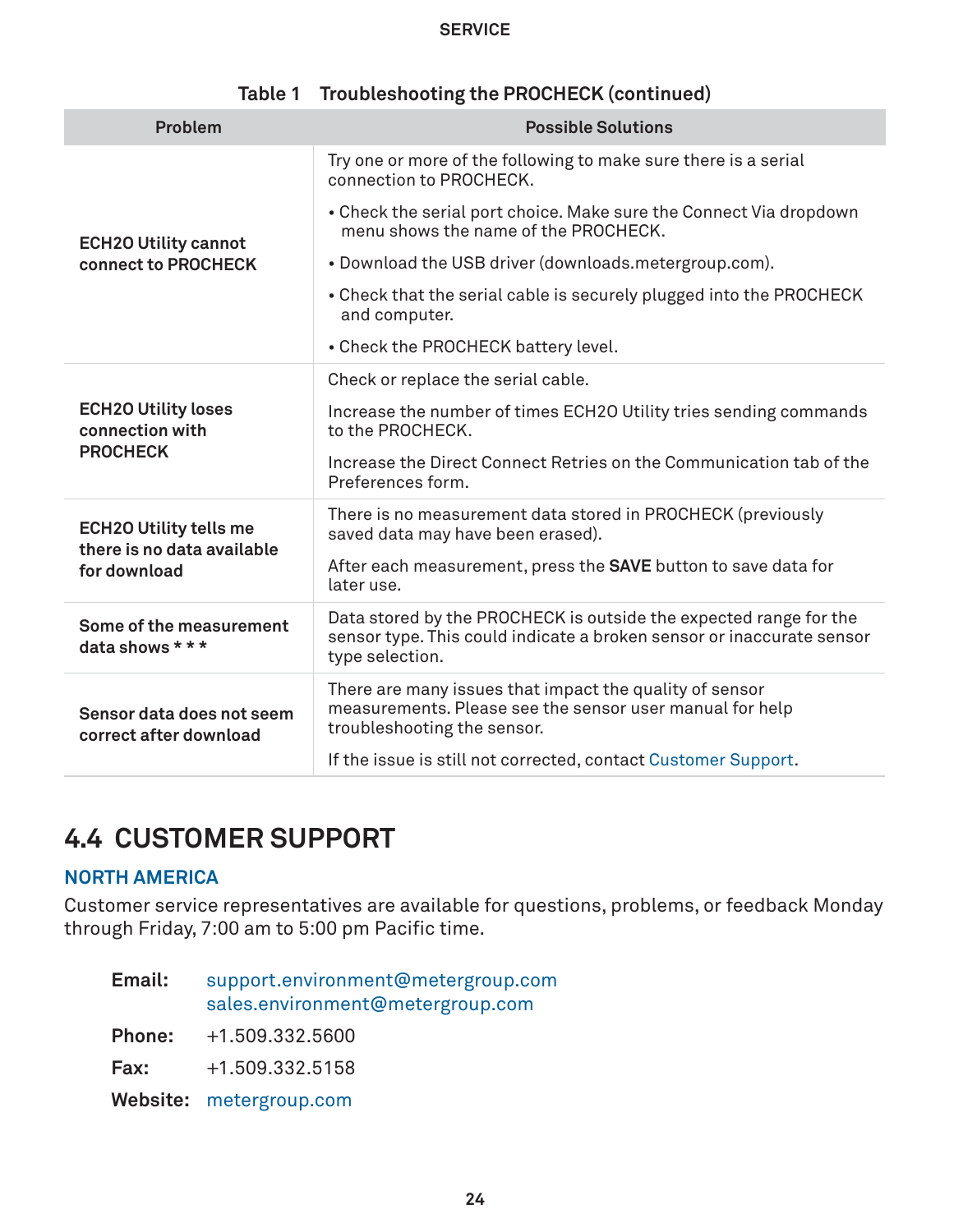### <span id="page-27-0"></span>**EUROPE**

Customer service representatives are available for questions, problems, or feedback Monday through Friday, 8:00 to 17:00 Central European time.

| Email: | support.europe@metergroup.com<br>sales.europe@metergroup.com |
|--------|--------------------------------------------------------------|
| Phone: | +49 89 12 66 52 0                                            |
| Fax:   | +49 89 12 66 52 20                                           |
|        | Website: metergroup.de                                       |

If contacting METER by email, please include the following information:

| Name    | Email address              |
|---------|----------------------------|
| Address | Instrument serial number   |
| Phone   | Description of the problem |

**NOTE: For products purchased through a distributor, please contact the distributor directly for assistance.**

# **4.5 TERMS AND CONDITIONS**

By using METER instruments and documentation, you agree to abide by the METER Group, Inc. USA Terms and Conditions. Please refer to [metergroup.com/terms-conditions](http://www.metergroup.com/terms-conditions) for details.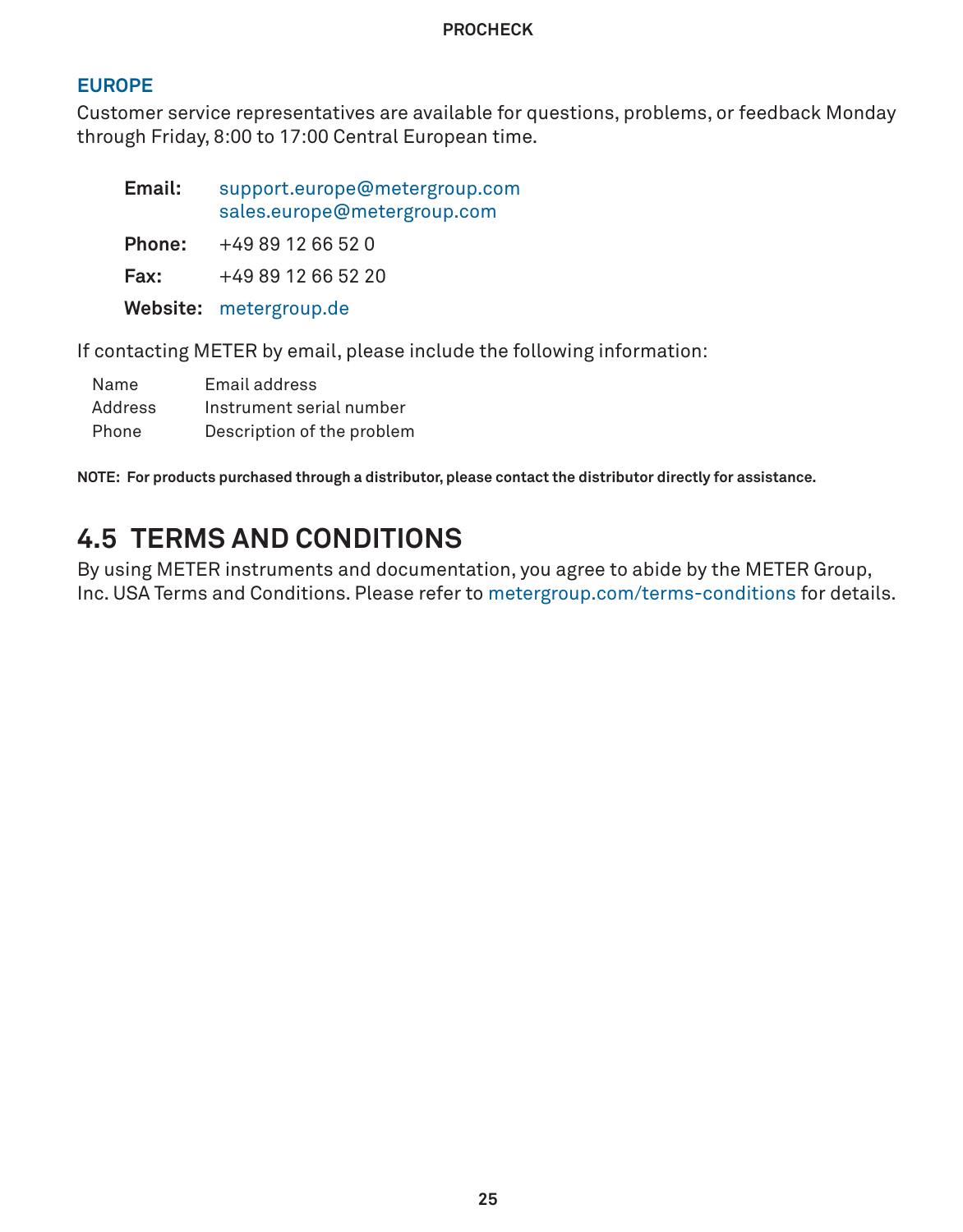# <span id="page-28-0"></span>**INDEX**

### **A**

About screen [19](#page-21-0) Annotate screen [5](#page-7-0) ATMOS 41 Config screen [18](#page-20-2)

### **C**

Calibration Type screen [14](#page-16-1)[–15](#page-17-2) compatibility ECH2O Utility [21](#page-23-0) sensor [10](#page-12-0) components [1](#page-3-0) batteries [1](#page-3-0)**,** [10](#page-12-0)**,** [16](#page-18-1)**,** [23](#page-25-0) buttons [11](#page-13-0)[–12](#page-14-0) cable [1](#page-3-0) screens [12](#page-14-0)[–20](#page-22-0) configuration [2](#page-4-0)[–3](#page-5-6) Configuration tab [12](#page-14-0)[–18](#page-20-2) Contrast screen [19](#page-21-0) Custom Calibration screen [9](#page-11-2) customer support [24](#page-26-0)

## **D**

data [5](#page-7-0) delete [6](#page-8-0)**,** [20](#page-22-0) download [5–](#page-7-0)[6](#page-8-0)**,** [20](#page-22-0) file format [6](#page-8-0) measurement [4](#page-6-0)**,** [23](#page-25-0) Data tab [6](#page-8-0)**,** [19](#page-21-0)[–20](#page-22-0) Date screen [3](#page-5-6)**,** [16](#page-18-1)[–17](#page-19-2)

## **E**

ECH2O Utility [5](#page-7-0)[–6](#page-8-0)**,** [21](#page-23-0)**,** [24](#page-26-0) email address [24](#page-26-0)**,** [25](#page-27-0)

### **F**

fax number [24](#page-26-0)**,** [25](#page-27-0) firmware [22](#page-24-0)

### **L**

live update mode [4](#page-6-0)

### **M**

maintenance [22](#page-24-0) Measurement tab [4](#page-6-0)**,** [15](#page-17-2)

### **P**

phone number [24](#page-26-0)**,** [25](#page-27-0) pigtail-to-stereo adapter [1](#page-3-0)**,** [6](#page-8-0)

# **S**

SDI-12 address [6](#page-8-0)[–7](#page-9-6) SDI-12 Address screen [7](#page-9-6)**,** [16](#page-18-1) Sensor List screen [15](#page-17-2)[–16](#page-18-1) specifications [10](#page-12-0)[–13](#page-15-0) SRS α-Values screen [17](#page-19-2)[–18](#page-20-2) Statistics tab [20](#page-22-0)[–21](#page-23-0)

### **T**

terms and conditions [25](#page-27-0) Time screen [3](#page-5-6)**,** [17](#page-19-2)

### **U**

Units screen [13](#page-15-0)

### **V**

View Data screen [19](#page-21-0)[–20](#page-22-0)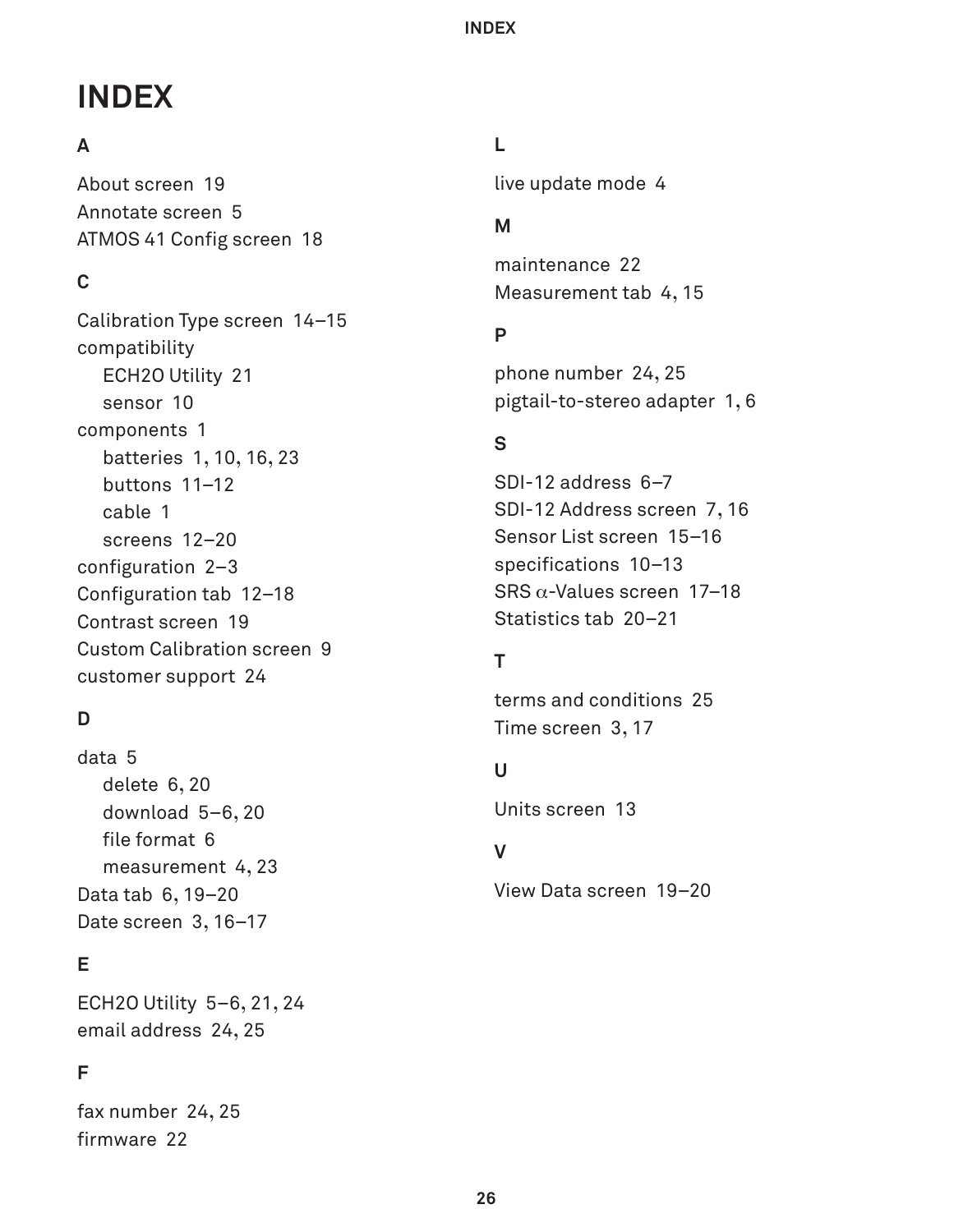#### **METER Group, Inc. USA**

2365 NE Hopkins Court Pullman, WA 99163 **T**: +1.509.332.2756 **F**: +1.509.332.5158 **E**: info@metergroup.com **W**: metergroup.com

#### **METER Group AG**

Mettlacher Straße 8, 81379 München **T**: +49 89 1266520 **F**: +49 89 12665220 **E**: info.europe@metergroup.com **W**: metergroup.de

© 2007–2009, 2011–2013, 2019–2020 All Rights Reserved.